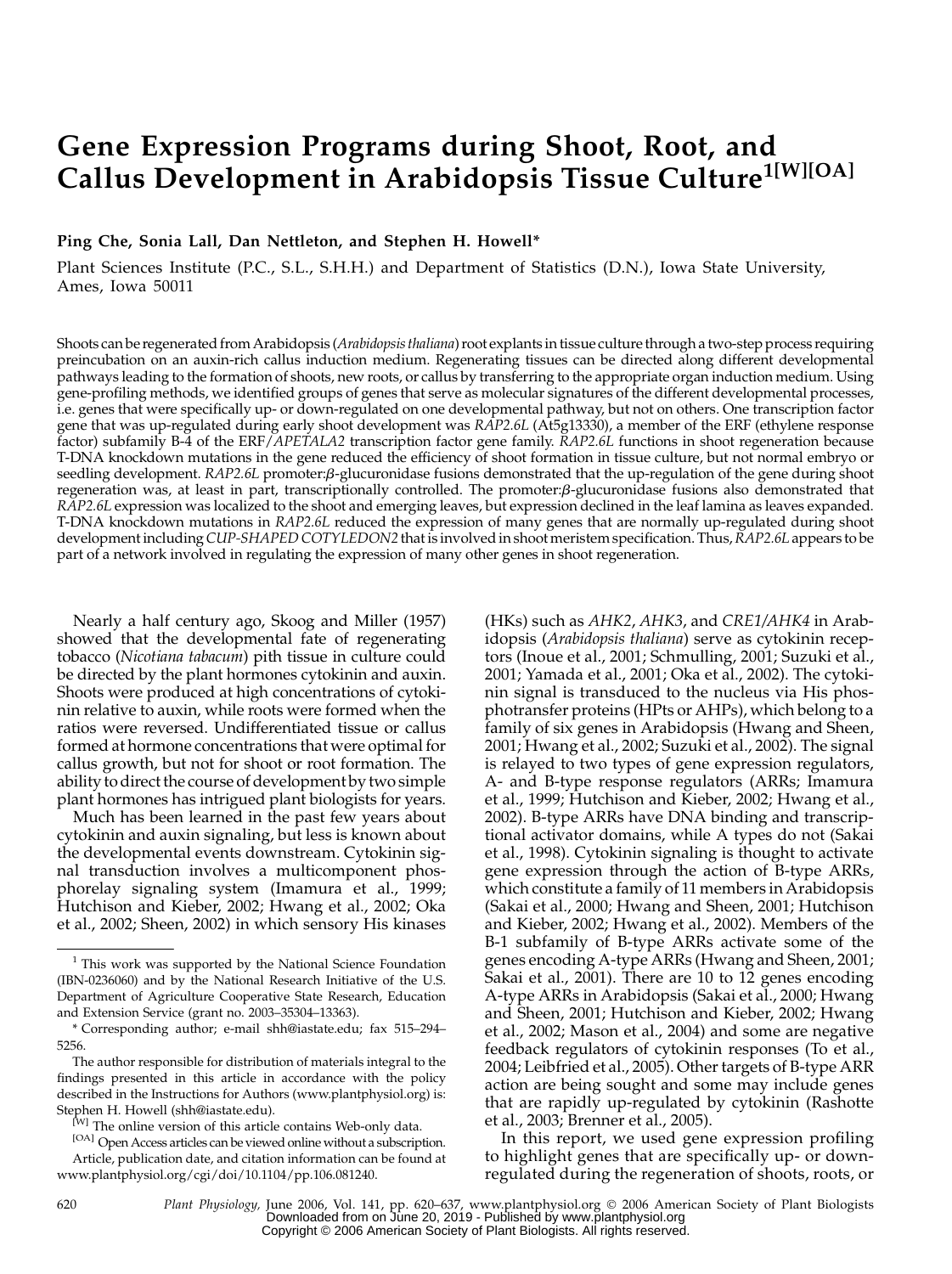calli from root explants with the goal of identifying molecular signatures for these developmental processes. In Arabidopsis, shoots are typically regenerated from root and/or hypocotyl explants by indirect organogenesis, which involves a period of callus formation prior to shoot induction (Valvekens et al., 1988). Explants are preincubated on an auxin-rich callus induction medium (CIM) and then are transferred to a cytokinin-rich shoot induction medium (SIM) for shoot formation. During CIM preincubation, root explants acquire competence to respond to shoot induction signals during subsequent incubation on SIM. What acquisition of competence is in cellular or molecular terms is not known. It is generally thought that preincubation on CIM is required to permit the dedifferentiation of tissues that will ultimately redifferentiate into organs (Gautheret, 1966; Hicks, 1980).

When CIM-preincubated root explants are transferred to a cytokinin-rich SIM, they first become committed to form shoots (will form shoots if transferred to basal medium) and then shoots emerge (Cary et al., 2002). Earlier gene expression profiling studies in Arabidopsis revealed progressive waves of gene expression changes involving hundreds of genes during shoot regeneration (Che et al., 2002). Such large-scale changes in the transcriptome during these developmental processes must involve the deployment of many transcription factors. The Arabidopsis genome encodes over 1,500 transcription factors (Riechmann et al., 2000). One of the large and diverse families of transcription factors in Arabidopsis is the APETALA2 (AP2)/ERBP family involved in many different developmental processes and environmental response events (Riechmann and Meyerowitz, 1998). The family is composed of 144 members in Arabidopsis and has been divided into five subfamilies: the AP-2 subfamily, RAV subfamily, DREB (A) subfamily, ERF (ethylene response factor; B) subfamily, and others (Sakuma et al., 2002). Some AP-2 subfamily members have been shown to affect shoot regeneration such as ENHANCER OF SHOOT REGENERATION1 (Banno et al., 2001).

In this study, we conducted a global analysis of gene expression during the acquisition of competence and

during the regeneration of shoots, roots, and callus. In addition, we focused on the role of ERF/AP2 transcription factor RAP2.6L (a B-4 subfamily member), encoded by a gene that was specifically up-regulated during shoot regeneration. T-DNA knockdown mutations in RAP2.6L reduced the efficiency of shoot development and impacted the expression of shoot meristem-specifying genes. This analysis, therefore, allowed us to link an early responder in cytokinin signaling to events in shoot development.

## RESULTS

### Gene Expression Programs during CIM Preincubation

Shoots, callus, or roots can be regenerated from root explants in Arabidopsis tissue culture (Fig. 1). Shoots are regenerated in a two-step process whereby root explants are preincubated for a few days on an auxinrich CIM (we refer to the preincubation period on CIM as CIM preincubation or preCIM to distinguish it from later incubation on CIM; Valvekens et al., 1988). During CIM preincubation, root explants acquire competence to respond to shoot induction signals when transferred to a cytokinin-rich SIM (Cary et al., 2002).

To gain a better understanding of the molecular events surrounding the acquisition of competence and the early developmental events in shoot, callus, and root development, gene expression patterns were profiled during CIM preincubation and SIM, CIM, and root induction medium (RIM) incubation (Fig. 1). Affymetrix Arabidopsis gene chips (ATH1) were used to profile gene expression in a randomized complete block design with two independent replications. In each replicated experiment, root explant samples were randomly collected for RNA extraction at each of nine time points: day 0, two time points during the preincubation period on CIM, and at two time points during incubation on SIM, RIM, or on further incubation on fresh CIM (Fig. 1). A standard ANOVA conducted for each gene indicated that thousands of genes exhibited some evidence of differential expression



Figure 1. Arabidopsis root explants regenerating in tissue culture form shoots, calli, or roots depending on culture conditions. Illustration shows that explants were preincubated on CIM for 4 d and then transferred to cytokinin-rich SIM, fresh CIM, or auxin-rich RIM. Red arrows show times during development when RNA samples were taken.

Plant Physiol. Vol. 141, 2006 621

Downloaded from on June 20, 2019 - Published by [www.plantphysiol.org](http://www.plantphysiol.org) Copyright © 2006 American Society of Plant Biologists. All rights reserved.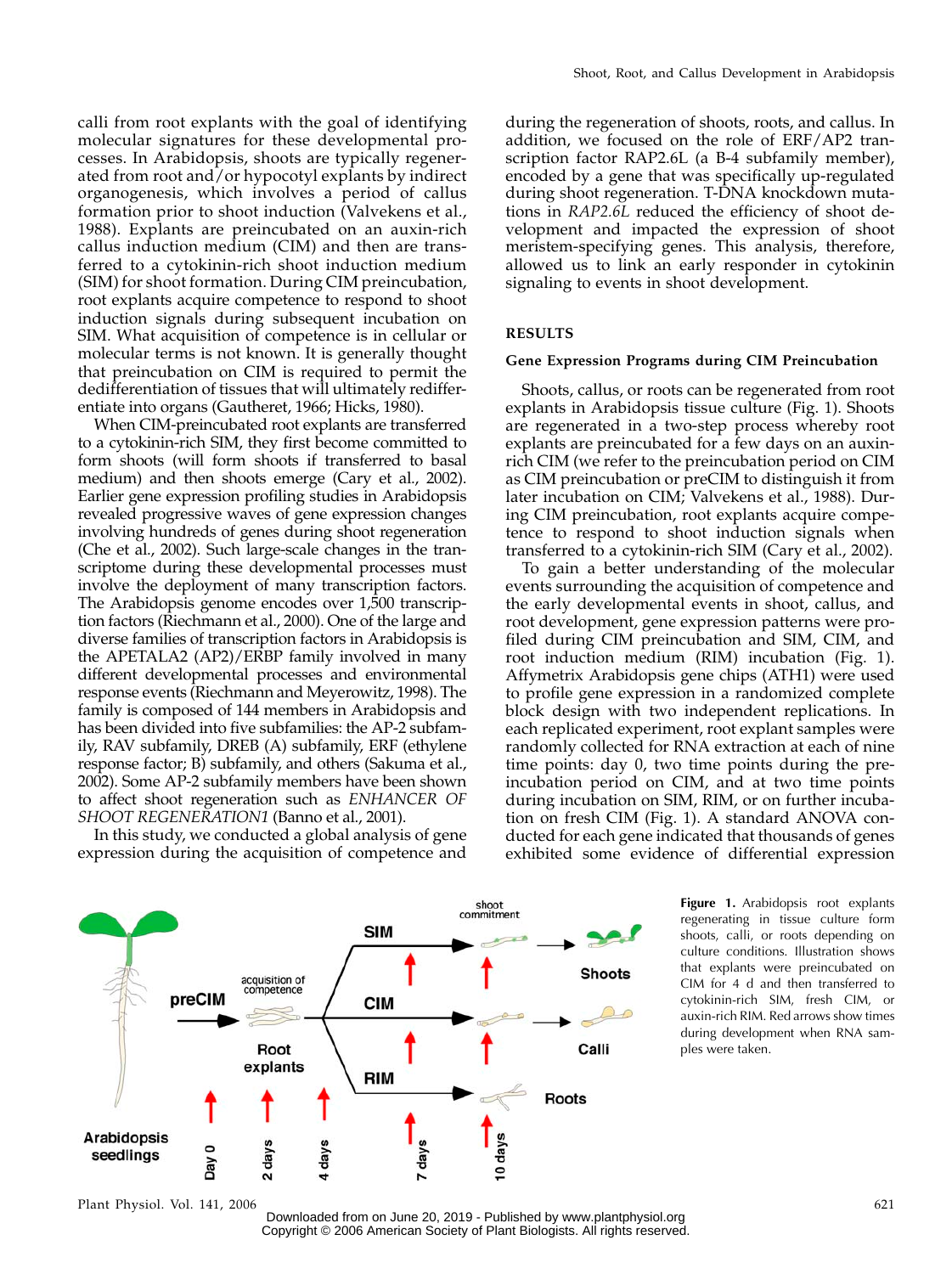across the nine time points. Using the method of Storey and Tibshirani (2003), nearly half (10,700 out of 22,810) of the probe sets exhibited nonconstant expression profiles when controlling the false discovery rate (FDR) at the 0.01 level.

To identify genes that were up-regulated during CIM preincubation, we required that the estimated mean level of expression at 4 d preCIM be significantly greater than the estimated mean prior to preincubation (0 d preCIM) when controlling the FDR at the level of 0.02 using the method of Storey and Tibshirani (2003). Of the genes that met these criteria, we rank ordered them by fold change (FC) in expression at 4 d preCIM versus 0 time (Supplemental Table I). The genes topping this list (Table I) ranged from  $>$ 200-fold to approximately 50-fold up-regulated at 4 d CIM, and the most highly up-regulated gene (At2g23170; Fig. 2A) and one further down the list (At2g14960) encode 3-indoleacetic acid (IAA)-amido synthases. The medium on which root segments are preincubated (CIM) is an auxin-rich medium, and IAA-amido synthases function in auxin homeostasis to congujate Asp and other amino acids to auxin (Staswick et al., 2005). The next most highly up-regulated gene encodes a GCN5 related N-acetyltransferase (GNAT; At2g23060; Fig. 2B). Some members of this gene family encode enzymes involved in histone acetylation, a chromatin modification that is thought to be critical to reprogram cells for different developmental functions (Jenuwein and Allis, 2001; Loidl, 2004). Others high on the list encode a late-embryogenesis abundant-domain protein (At2g03850; Fig. 2C) and an extracellular lipase (At1g75880; Fig. 2D). The expression patterns of these four genes were also confirmed by semiquantitative reverse transcriptase (RT)-PCR analysis (Fig. 2E). Two hundred and thirty genes were up-regulated more than 10-fold at 4 d preCIM, and when they were functionally categorized, it was found that genes encoding transcription factor activity were overrepresented by 2.3-fold in comparison to their frequency in the total genome (Table II). This suggests that considerable reprogramming of gene expression occurs during CIM preincubation.

A similar analysis was conducted to identify genes down-regulated during preincubation on CIM. Among the most highly down-regulated genes between 0 and 4 d preCIM were seven that encoded class III peroxidases (Table I). These enzymes are involved in a variety of functions including lignification, suberization, auxin catabolism, wound healing, and defense against pathogen infection (Hiraga et al., 2001). Their down-regulation suggests that functions such as vascular lignification are compromised during CIM preincubation. Of the 502 genes down-regulated more than 10-fold, a greater number than anticipated from their frequency in the total genome encoded proteins associated with other membranes, i.e. other than those known to be associated with chloroplast, mitochondrial, plasma, endoplasmic reticulum, and Golgi membranes (Table II).

## Gene Expression Programs during Shoot, Callus, and Root Development

Following CIM preincubation, root explants can be transferred to cytokinin-rich SIM to induce shoot formation, to another auxin-rich RIM to form shoots, or further incubated on CIM to promote more callus formation. The morphogenic events that occur during these developmental processes in Arabidopsis tissue culture have been described by Huang and Yeoman (1984).

We examined gene expression programs on the three different developmental pathways, up to 10 d SIM, CIM, or RIM  $(10 d)$  SIM, for example, means that root explants have been cultured for a total of 10 d, 4 d preincubation on CIM followed by 6 d incubation on SIM; Fig. 1). Ten-day SIM is about the time of shoot commitment, defined as the developmental stage when root explants can be transferred to basal medium and still continue to form shoots (Cary et al., 2002). Thus, for shoot development, the time course involves early developmental events that precede shoot emergence.

We were particularly interested in genes that are specifically up- or down-regulated early in development on one pathway, but not on the others. To identify genes specifically up- or down-regulated during shoot development, we required that the estimated mean level of expression at 10 d SIM be greater for up-regulated genes or lesser in the case of down-regulated genes than the estimated mean at each of 4 d CIM, 7 d CIM, 10 d CIM, 7 d RIM, and 10 d RIM and to have a  $q$  value (Storey and Tibshirani, 2003) less than or equal to 0.05 for all five of these comparisons. Similar criteria were used to identify genes specifically up- or down-regulated during root or callus development. For root-specific genes, 10 d RIM mean expression level was compared to 4 d CIM, 7 d CIM, 10 d CIM, 7 d SIM, and 10 d SIM, while for callus-specific genes 10 d CIM mean expression level was compared to 4 d CIM, 7 d RIM, 10 d RIM, 7 d SIM, and 10 d SIM.

By these criteria, 478 genes were specifically upregulated and 397 were down-regulated during early shoot development, 568 up-regulated while 583 down-regulated during root development, and 241 up-regulated and 373 down-regulated during callus development (Supplemental Table II). The up-regulated genes were categorized with respect to their assigned cellular compartments, molecular function, and biological processes (gene ontology [GO], The Arabidopsis Information Resource). Of the genes up-regulated during shoot development, genes encoding proteins targeted to chloroplasts were found in 2.2-fold excess over their frequency in the total genome, reflecting the fact that greening occurs (green callus formation) during these stages (Table II, GO cellular component). Among shoot development down-regulated genes, those encoding proteins targeted to the nucleus were found 2.1-fold excess over their presence in the total genome. Genes up-regulated during root development encoding proteins with transporter activity occurred in 1.9-fold excess over their expected frequency (Table II, GO molecular function). During callus development,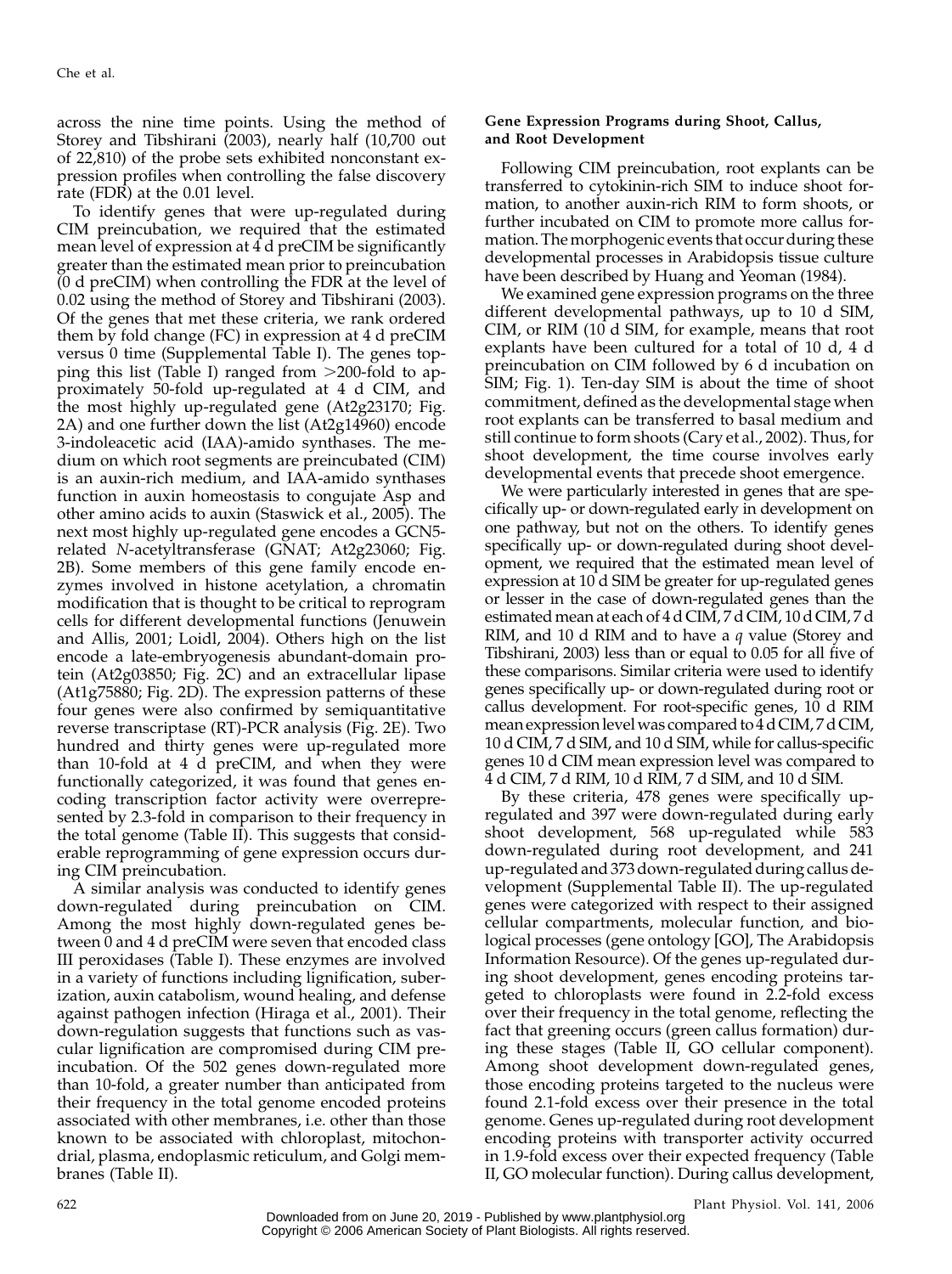Table I. Genes most highly up- or down-regulated during CIM preincubation

Genes listed showed an estimated mean level of expression (from two independent replications) at 4 d CIM that was greater or less than the estimated mean prior to preincubation (0 d CIM) when controlling the FDR at the level of 0.02. The genes that met these criteria were rank ordered by FC in the comparison of expression at 4 d CIM versus 0 time, and the top 25 most highly up- and down-regulated genes are shown.

| Pub Locus ID                                                | FC <sup>a</sup> | $P$ Values <sup>a</sup> | $q$ Values <sup>a</sup> | Descriptions                                              |
|-------------------------------------------------------------|-----------------|-------------------------|-------------------------|-----------------------------------------------------------|
| Up-regulated genes                                          |                 |                         |                         |                                                           |
| At2g23170                                                   | 215.3           | 1.240E-06               | 2.320E-05               | IAA-amido synthase                                        |
| At2g23060                                                   | 215.0           | 2.300E-05               | 1.368E-04               | <b>GNAT</b>                                               |
| At2g03850                                                   | 188.5           | 6.380E-06               | 6.170E-05               | Late-embryogenesis abundant domain-containing protein     |
| At1g75880                                                   | 156.0           | 1.880E-05               | 1.198E-04               | Family II extracellular lipase 1                          |
| At1g08430                                                   | 139.7           | 1.040E-05               | 8.270E-05               | Expressed protein                                         |
| At2g18660                                                   | 117.3           | 2.380E-05               | 1.392E-04               | Expansin family protein                                   |
| At3g60420                                                   | 108.4           | 8.950E-06               | 7.600E-05               | Expressed protein                                         |
| At5g40645                                                   | 106.2           | 1.500E-06               | 2.570E-05               | Expressed protein                                         |
| At2g38340                                                   | 92.5            | 5.290E-05               | 2.442E-04               | ERF/AP2 transcription factor subfamily A-2                |
| At4g04490                                                   | 87.8            | 1.320E-05               | 9.650E-05               | Putative receptor-like protein kinase                     |
| At3g22360                                                   | 83.0            | 8.790E-06               | 7.560E-05               | Alternative oxidase 1b precursor                          |
| At1g59860                                                   | 80.0            | 1.754E-04               | 5.674E-04               | 17.6-kD class I heat shock protein (HSP17.6A-CI)          |
| At1g74110                                                   | 76.0            | 3.980E-05               | 1.996E-04               | Cytochrome P-450                                          |
| At5g65510                                                   | 72.4            | 2.670E-07               | 9.420E-06               | Similar to AP2/EREBP transcription factor BABY BOOM1      |
| At3g52780                                                   | 69.4            | 8.580E-06               | 7.470E-05               | Protein Ser/Thr phosphatase                               |
| At2g14960                                                   | 68.9            | 1.993E-04               | 6.205E-04               | IAA-amido synthase                                        |
| At1g09310                                                   | 67.7            | 2.596E-04               | 7.464E-04               | Expressed protein                                         |
| At4g37770                                                   | 63.8            | 3.234E-04               | 8.783E-04               | 1-Aminocyclopropane-1-carboxylate synthase-like protein   |
| At2g38540                                                   | 59.8            | 4.410E-09               | 1.510E-06               | Nonspecific lipid transfer protein                        |
| At2g29940                                                   | 59.2            | 8.745E-04               | 1.847E-03               | Putative ABC transporter                                  |
| At4g36260                                                   | 56.0            | 1.110E-06               | 2.190E-05               | Zinc finger protein, similar to lateral root primordium 1 |
| At5g52390                                                   | 54.2            | 7.730E-07               | 1.780E-05               | Photoassimilate-responsive protein                        |
| At3g60140                                                   | 50.1            | 2.820E-05               | 1.570E-04               | $\beta$ -Glucosidase-like protein                         |
| At1g74670                                                   | 49.8            | 1.370E-05               | 9.860E-05               | GA-regulated protein 4 precursor                          |
| At3g10870                                                   | 49.7            | 6.410E-05               | 2.780E-04               | Putative $\alpha$ -hydroxynitrile lyase                   |
| Down-regulated genes                                        |                 |                         |                         |                                                           |
| At5g67400                                                   | 0.001           | 1.07E-05                | 8.39E-05                | Peroxidase 73                                             |
| At3g49960                                                   | 0.001           | 2.51E-06                | 3.39E-05                | Peroxidase ATP21a                                         |
| At3g01190                                                   | 0.002           | 2.37E-06                | 3.27E-05                | Peroxidase 27                                             |
| At4g30170                                                   | 0.002           | 8.27E-06                | 7.32E-05                | Peroxidase ATP8a                                          |
| At5g49080                                                   | 0.003           | 1.67E-04                | 5.45E-04                | Pro-rich extensin-like family protein                     |
| At3g53980                                                   | 0.003           | 1.32E-05                | 9.65E-05                | Protease inhibitor/seed storage/lipid transfer protein    |
| At3g62680                                                   | 0.003           | 3.04E-07                | 9.98E-06                | Pro-rich family protein                                   |
| At4g26010                                                   | 0.003           | 2.14E-06                | 3.08E-05                | Peroxidase ATP13a                                         |
| At5g57530                                                   | 0.004           | 4.58E-06                | 4.93E-05                | Xyloglucan:xyloglucosyl transferase                       |
| At4g13770                                                   | 0.004           | 2.16E-05                | 1.31E-04                | Cytochrome P450                                           |
| At5g60660                                                   | 0.004           | 3.14E-06                | 3.92E-05                | Membrane intrinsic protein family protein                 |
| At5g53250                                                   | 0.004           | 3.58E-08                | 3.66E-06                | Arabinogalactan protein                                   |
| At4g28850                                                   | 0.004           | 1.66E-04                | 5.44E-04                | Xyloglucan:xyloglucosyl transferase                       |
| At2g01520                                                   | 0.005           | 1.55E-04                | 5.17E-04                | Major latex protein                                       |
| At4g34580                                                   | 0.005           | 3.69E-05                | 1.89E-04                | SEC14/phosphatidylinositol transfer-like protein IV       |
| At1g05250                                                   | 0.005           | 1.20E-06                | 2.27E-05                | Peroxidase ATP11a                                         |
| At3g18170                                                   | 0.005           | 1.21E-04                | 4.30E-04                | Expressed protein                                         |
| At3g19710                                                   | 0.005           | 6.17E-07                | 1.53E-05                | Branched-chain amino acid aminotransferase                |
| At4g11290                                                   | 0.006           | 3.55E-07                | 1.07E-05                | Peroxidase ATP19a                                         |
| At5g35190                                                   | 0.006           | 3.56E-04                | 9.44E-04                | Pro-rich extensin-like protein                            |
| At1g32450                                                   | 0.006           | 4.38E-07                | 1.25E-05                | Proton-dependent oligopeptide transport protein           |
| At3g45710                                                   | 0.006           | 2.13E-06                | 3.08E-05                | Proton-dependent oligopeptide transport protein           |
| At4g22080                                                   | 0.007<br>0.007  | 6.30E-04                | 1.43E-03                | Pectate lyase<br>Jacalin lectin family protein            |
| At5g38550                                                   | 0.007           | 1.60E-04                | 5.28E-04                |                                                           |
| At5g38930                                                   |                 | 3.55E-04                | 9.43E-04                | Germin-like protein                                       |
| <sup>a</sup> For the comparison between 4 d CIM and 0 time. |                 |                         |                         |                                                           |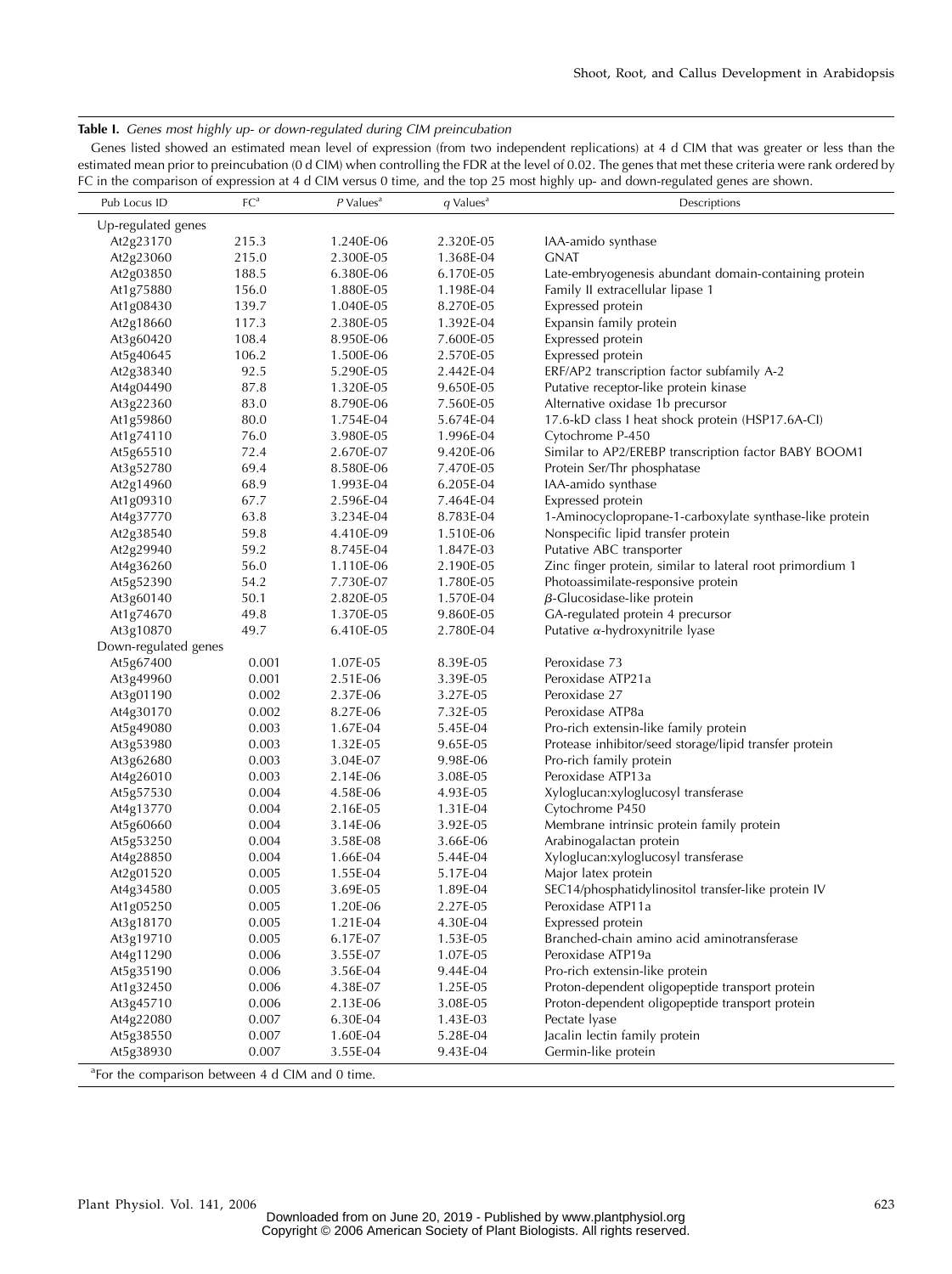

Figure 2. Expression profiles for genes highly up-regulated during preCIM. Explants were preincubated on CIM for 4 d and then transferred to SIM, RIM, or to fresh CIM. RNA was extracted at various times and subjected to Affymetrix DNA chip analysis. A to D, Expression profiles are shown of genes most highly up-regulated (greatest FC) on 4 d CIM versus 0 time. Data are from Supplemental Table I and Table I. E, Semiquantitative RT-PCR analysis of the expression profiles for the genes shown in A to D. UBIQUITIN5 (UBQ5) was used as a control.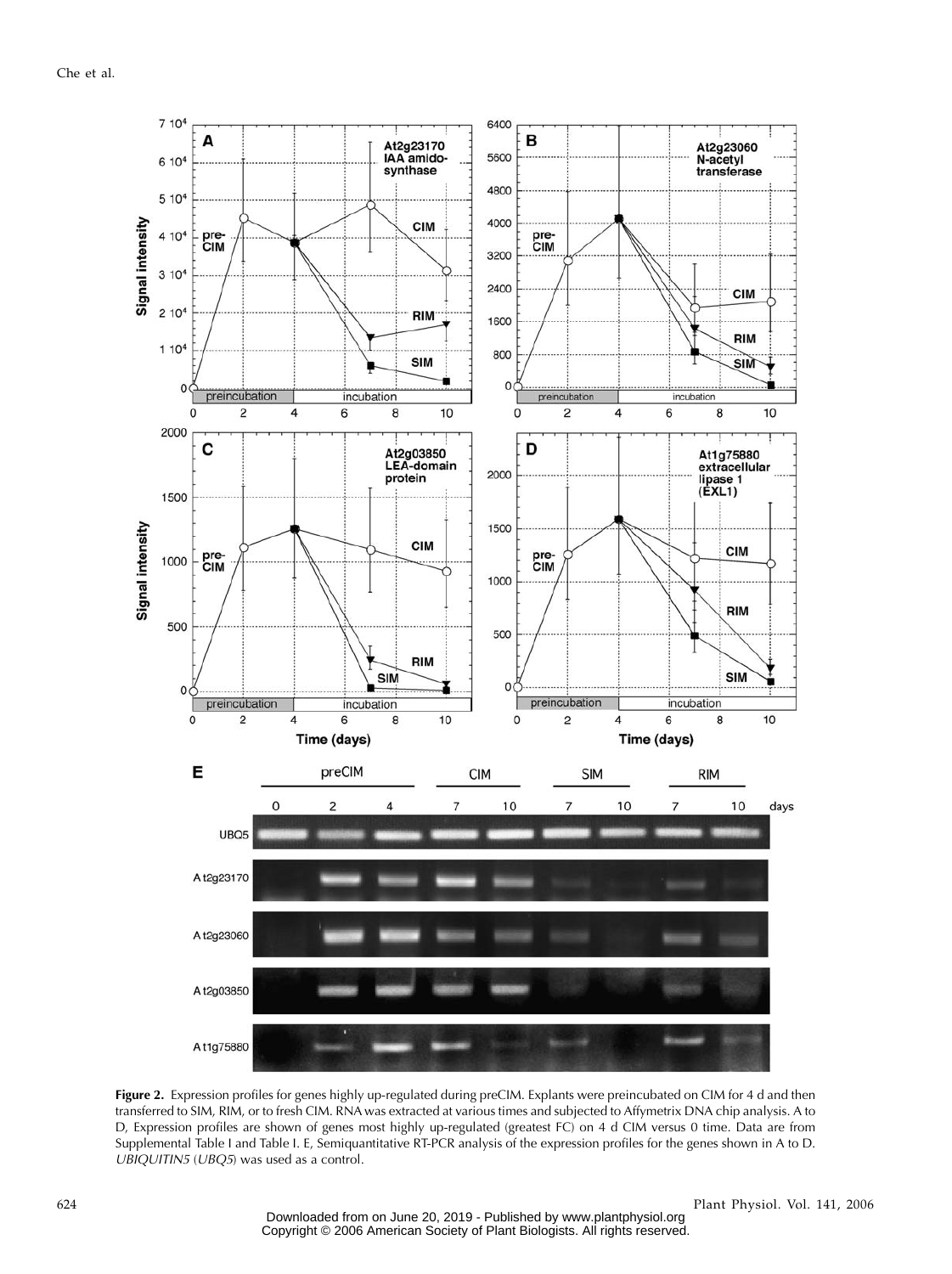## Table II. Functional categories of up- and down-regulated genes

Genes up- or down-regulated 10-fold or more during CIM preincubation were functionally categorized according to GO at The Arabidopsis Information Resource (fold up- or down-regulation was calculated from the estimated mean levels of expression at 4 d CIM compared to 0 d when controlling for a FDR at the level of 0.02). Genes specifically up- or down-regulated during shoot-, root-, or callus development on SIM, RIM, and CIM, respectively, by the criteria indicated in Supplemental Table I, were also assigned to functional categories. Fisher's exact test (Fisher, 1934) was used to identify categories which were significantly  $(P < 0.05)$  over- or underepresented among the identified genes relative to counts expected under simple random sampling from the entire genome. Bold text in the table corresponds to overrepresented categories while italic text corresponds to underrepresented categories. Although Fisher's exact test is commonly used for these types of analyses, see Allison et al. (2006) for criticisms of this approach and Barry et al. (2005) for an alternative strategy.

| Functional                           | PreCIM          |               |                   |                | SIM (Shoot)     |               |       |               |                 | RIM (Root)     |                   | CIM (Callus)         |                 |                |                   |                                     |                     |
|--------------------------------------|-----------------|---------------|-------------------|----------------|-----------------|---------------|-------|---------------|-----------------|----------------|-------------------|----------------------|-----------------|----------------|-------------------|-------------------------------------|---------------------|
| Category                             | Up <sup>a</sup> | Up            | Down <sup>b</sup> | Down           | Up <sup>b</sup> | Up            | Downb | Down          | Up <sup>c</sup> | Up             | Down <sup>c</sup> | Down                 | Up <sup>d</sup> | Up             | Down <sup>d</sup> | Down                                | Genome <sup>e</sup> |
| Keyword category: Cellular component | $\%$            | P values      | $\%$              | P values       | $\%$            | P values      | $\%$  | P values      | $\%$            | P values       | $\%$              | P values             | $\%$            | P values       | $\%$              | P values                            | $\%$                |
| Cell wall                            | 3.9             | 6.50E-06      | 2.5               | 1.28E-05       | 1.0             | 1.93E-01      | 1.2   | 9.94E-02      |                 | $0.6$ 6.44E-01 | 2.8               | 6.34E-07             | 1.1             | 1.51E-01       | 0.9               | 2.04E-01                            | 0.7                 |
| Cellular                             |                 | 25.8 3.26E-01 |                   | 20.1 1.10E-05  |                 | 9.9 8.52E-24  |       | 24.1 4.02E-02 |                 | 21.3 6.02E-05  |                   | 18.5 1.71E-08        |                 | 25.0 2.17E-01  |                   | 25.8 2.16E-01                       | 28.7                |
| component                            |                 |               |                   |                |                 |               |       |               |                 |                |                   |                      |                 |                |                   |                                     |                     |
| unknown                              |                 |               |                   |                |                 |               |       |               |                 |                |                   |                      |                 |                |                   |                                     |                     |
| Chloroplast                          |                 | 6.0 1.61E-03  |                   | 6.6 1.15E-05   |                 | 28.3 1.32E-20 |       | 12.3 9.04E-01 |                 | 8.8 4.71E-03   |                   | 13.7 3.64E-01        |                 | 9.2 1.15E-01   |                   | 11.0 3.78E-01                       | 12.6                |
|                                      | 0.9             | 6.77E-01      | 0.7               | 9.29E-01       | 0.8             | 8.39E-01      |       | 0.7 9.55E-01  |                 | 0.8 8.53E-01   | 1.9               | 1.22E-02             | 1.8             | 1.29E-01       |                   | 1.4 2.36E-01                        | 0.9                 |
| Cytosol                              |                 | 0.9 1.16E-01  | 0.5               | 2.51E-01       |                 | 0.0 3.18E-01  |       | 0.7 1.33E-01  |                 | 0.5 3.43E-01   |                   | 0.6 3.63E-01         |                 | 0.0 7.94E-01   |                   | 0.2 8.36E-01                        | 0.4                 |
| Endoplasmic<br>reticulum             |                 |               |                   |                |                 |               |       |               |                 |                |                   |                      |                 |                |                   |                                     |                     |
| Extracellular                        |                 | 3.0 3.31E-05  | 1.6               | 1.49E-03       |                 | 0.6 3.98E-01  | 0.9   | 8.92E-02      |                 | 0.5 5.90E-01   |                   | $1.0 \quad 4.55E-02$ |                 | 0.4 6.49E-01   |                   | 0.2 9.18E-01                        | 0.5                 |
| Golgi                                |                 | 0.0 9.93E-01  | 0.0               | 4.32E-01       |                 | $0.04.68E-01$ |       | 0.5 2.39E-01  |                 | 0.9 1.45E-02   |                   | 0.0 3.38E-01         |                 | $0.0$ 9.63E-01 |                   | $0.0$ 6.42E-01                      | 0.3                 |
| apparatus                            |                 |               |                   |                |                 |               |       |               |                 |                |                   |                      |                 |                |                   |                                     |                     |
| Mitochondria                         |                 | 6.0 2.05E-02  | 6.5               | 9.47E-04       |                 | 5.7 1.45E-04  |       | 6.7 8.59E-03  |                 | 9.2 3.10E-01   |                   | 10.0 6.17E-01        |                 | 12.3 3.22E-01  |                   | 7.3 2.79E-02                        | 10.7                |
| Nucleus                              | 13.3            | 9.33E-05      | 4.5               | 4.89E-02       |                 | 3.4 3.00E-03  |       | 13.9 1.14E-07 |                 | 8.5 5.90E-02   |                   | 8.1 1.15E-01         |                 | 6.7 8.16E-01   |                   | 5.9 7.01E-01                        | 6.5                 |
| Other cellular                       |                 | 3.0 1.58E-02  | 6.1               | 5.60E-01       |                 | 8.5 1.32E-01  |       | 6.9 8.57E-01  |                 | 7.1 8.43E-01   |                   | 8.7 7.23E-02         |                 | 9.5 9.42E-02   |                   | 5.6 3.66E-01                        | 6.9                 |
| components                           |                 |               |                   |                |                 |               |       |               |                 |                |                   |                      |                 |                |                   |                                     |                     |
| Other<br>cytoplasmic                 |                 | 3.4 2.33E-01  | 2.5               | 7.05E-01       |                 | 2.4 9.89E-01  |       | 3.2 2.35E-01  |                 | 4.2 7.71E-03   |                   | 3.7 6.16E-02         |                 | 3.5 2.80E-01   |                   | 2.6 6.25E-01                        | 2.5                 |
| components                           |                 |               |                   |                |                 |               |       |               |                 |                |                   |                      |                 |                |                   |                                     |                     |
| Other                                |                 | 3.4 1.99E-01  |                   | 3.9 1.32E-01   |                 | 9.2 7.82E-04  |       | 5.8 7.59E-01  |                 | 5.8 7.13E-01   |                   | 6.2 4.41E-01         |                 | 6.3 5.35E-01   |                   | 5.6 8.47E-01                        | 5.6                 |
| intracellular                        |                 |               |                   |                |                 |               |       |               |                 |                |                   |                      |                 |                |                   |                                     |                     |
|                                      |                 |               |                   |                |                 |               |       |               |                 |                |                   |                      |                 |                |                   |                                     |                     |
| components                           |                 |               |                   |                |                 |               |       |               |                 |                |                   |                      |                 |                |                   |                                     |                     |
| Other                                |                 | 29.6 1.30E-03 |                   | 42.8 1.16E-29  |                 | 19.4 5.31E-01 |       | 21.5 7.54E-01 |                 | 30.1 9.09E-08  |                   | 21.0 8.58E-01        |                 | 21.1 8.05E-01  |                   | 30.8 3.45E-06                       | 20.8                |
| membranes                            |                 |               |                   |                |                 |               |       |               |                 |                |                   |                      |                 |                |                   |                                     |                     |
| Plasma                               |                 | 0.9 5.54E-01  |                   | 1.3 2.12E-01   |                 | 0.7 9.51E-01  |       | 0.9 4.24E-01  |                 | 1.4 7.59E-02   |                   | 1.6 3.59E-02         |                 | 0.7 5.97E-01   |                   | 0.5 8.57E-01                        | 0.8                 |
| membrane                             |                 |               |                   |                |                 |               |       |               |                 |                |                   |                      |                 |                |                   |                                     |                     |
| Plastid                              |                 | 0.0 1.90E-01  | 0.4               | 2.29E-01       |                 | 6.4 4.27E-17  |       | 0.5 4.57E-01  |                 | 0.3 1.42E-01   |                   | 0.9 9.27E-01         |                 | 1.1 4.54E-01   |                   | 2.1 2.82E-02                        | 1.0                 |
| Ribosome                             | 0.0             | 1.02E-01      |                   | $0.0$ 2.93E-03 |                 | 3.6 9.11E-05  |       | 0.2 7.06E-02  |                 | $0.0$ 1.23E-03 |                   | 1.5 4.22E-01         |                 | 1.4 7.38E-01   |                   | $0.0$ 1.58E-02                      | 1.3                 |
| Total                                | 100.0           |               | 100.0             |                | 100.0           |               | 100.0 |               | 100.0           |                | 100.0             |                      | 100.0           |                | 100.0             |                                     | 100.0               |
|                                      |                 |               |                   |                |                 |               |       |               |                 |                |                   |                      |                 |                |                   |                                     |                     |
| Keyword category: Molecular function |                 |               |                   |                |                 |               |       |               |                 |                |                   |                      |                 |                |                   |                                     |                     |
| DNA or RNA                           |                 | 7.5 1.50E-01  | 3.4               | 4.39E-02       |                 | 4.8 6.59E-01  |       | 8.5 7.05E-03  |                 | 4.7 5.40E-01   |                   | 5.8 5.80E-01         |                 | 3.9 4.78E-01   |                   | 3.6 1.12E-01                        | 5.4                 |
| binding                              |                 |               |                   |                |                 |               |       |               |                 |                |                   |                      |                 |                |                   |                                     |                     |
| Hydrolase                            |                 | 10.5 1.30E-01 |                   | 10.3 3.65E-02  |                 | 6.5 2.93E-01  |       | 8.7 4.50E-01  |                 | 8.7 3.87E-01   |                   | 10.5 2.13E-02        |                 | 11.2 5.16E-02  |                   | 8.7 5.36E-01                        | 7.9                 |
| activity                             |                 |               |                   |                |                 |               |       |               |                 |                |                   |                      |                 |                |                   |                                     |                     |
| Kinase activity                      |                 | 4.1 6.27E-01  | 3.6               | 7.52E-01       |                 | 3.2 4.13E-01  |       | 6.3 2.06E-02  |                 | 4.2 6.86E-01   |                   | 4.6 3.67E-01         |                 | 5.6 2.08E-01   |                   | 4.5 4.67E-01                        | 4.0                 |
| Molecular                            |                 | 22.2 2.31E-02 | 23.0              | 3.38E-03       |                 | 15.9 2.99E-11 |       | 19.0 3.10E-06 |                 | 21.2 1.55E-05  |                   | 17.3 4.51E-11        |                 | 18.8 2.90E-04  |                   | 23.0 1.19E-02                       | 29.0                |
| function                             |                 |               |                   |                |                 |               |       |               |                 |                |                   |                      |                 |                |                   |                                     |                     |
| unknown                              |                 |               |                   |                |                 |               |       |               |                 |                |                   |                      |                 |                |                   |                                     |                     |
| Nucleic acid                         |                 | 1.5 3.34E-01  | 0.7               | 2.40E-03       | 1.8             | 4.78E-01      | 1.9   | 6.49E-01      |                 | 1.1 4.73E-02   |                   | 2.6 7.97E-01         |                 | 2.6 8.07E-01   |                   | 0.9 3.00E-02                        | 2.5                 |
| binding                              |                 |               |                   |                |                 |               |       |               |                 |                |                   |                      |                 |                |                   |                                     |                     |
| Nucleotide                           |                 | 3.8 2.94E-01  | 3.8               | 6.40E-02       |                 | 3.8 7.04E-02  |       | 6.5 4.17E-01  |                 | 4.2 1.30E-01   |                   | 9.9 3.26E-05         |                 | 6.9 3.00E-01   |                   | 3.1 3.63E-02                        | 5.7                 |
| binding                              |                 |               |                   |                |                 |               |       |               |                 |                |                   |                      |                 |                |                   |                                     |                     |
| Other binding                        |                 | 7.5 4.65E-01  |                   | 9.0 2.10E-02   |                 | 8.0 1.52E-01  | 9.1   | 3.50E-02      |                 | 9.2 9.97E-03   |                   | 6.5 8.79E-01         |                 | 9.2 7.95E-02   |                   | 7.6 3.41E-01                        | 6.5                 |
| Other enzyme                         |                 | 12.0 2.49E-01 | 13.2              | 2.09E-02       | 18.6            | 6.68E-09      | 9.3   | 6.53E-01      |                 | 13.3 1.01E-02  |                   | 12.2 8.68E-02        |                 | 10.9 6.26E-01  | 15.6              | 6.40E-04                            | 10.1                |
| activity                             |                 |               |                   |                |                 |               |       |               |                 |                |                   |                      |                 |                |                   |                                     |                     |
| Other                                |                 | 3.0 1.39E-01  | 6.2               | 3.49E-01       |                 | 5.0 8.57E-01  |       | 2.8 1.72E-02  |                 | 4.4 3.42E-01   |                   | 4.0 1.37E-01         |                 | 2.6 4.74E-02   |                   | 5.8 5.38E-01                        | 5.4                 |
| molecular                            |                 |               |                   |                |                 |               |       |               |                 |                |                   |                      |                 |                |                   |                                     |                     |
| functions                            |                 |               |                   |                |                 |               |       |               |                 |                |                   |                      |                 |                |                   |                                     |                     |
| Protein                              |                 | 3.0 2.83E-01  |                   | 2.6 1.98E-02   |                 | 3.0 6.52E-02  |       | 4.6 9.46E-01  |                 | 4.7 9.05E-01   |                   | 5.2 4.47E-01         |                 | 6.3 2.22E-01   |                   | 3.3 1.96E-01                        |                     |
| binding                              |                 |               |                   |                |                 |               |       |               |                 |                |                   |                      |                 |                |                   |                                     |                     |
| Receptor                             |                 | 0.8 4.25E-01  |                   | 0.7 9.12E-01   |                 | 0.7 8.35E-01  |       | 0.4 9.56E-01  |                 | 0.4 4.86E-01   |                   | 0.8 4.35E-01         |                 | 1.0 4.65E-01   |                   | 0.0 1.49E-01                        | 0.7                 |
| binding                              |                 |               |                   |                |                 |               |       |               |                 |                |                   |                      |                 |                |                   |                                     |                     |
| or activity                          |                 |               |                   |                |                 |               |       |               |                 |                |                   |                      |                 |                |                   |                                     |                     |
| Structural                           |                 | 0.4 2.58E-01  |                   | 2.8 2.23E-02   |                 | 5.0 2.17E-07  |       | 0.2 2.89E-02  |                 | 0.3 1.36E-02   |                   | 2.1 2.35E-01         |                 | 2.0 3.35E-01   |                   | 0.4 1.46E-01                        | 1.5                 |
| molecule                             |                 |               |                   |                |                 |               |       |               |                 |                |                   |                      |                 |                |                   |                                     |                     |
| activity                             |                 |               |                   |                |                 |               |       |               |                 |                |                   |                      |                 |                |                   |                                     |                     |
| Transcription                        |                 | 11.3 7.96E-05 |                   | 3.8 2.30E-01   |                 | 4.8 9.44E-01  |       | 10.1 2.58E-05 |                 | 7.0 2.86E-02   |                   | 4.7 7.31E-01         |                 | 3.6 4.44E-01   |                   | 6.9 7.42E-02                        | 5.0                 |
| factor                               |                 |               |                   |                |                 |               |       |               |                 |                |                   |                      |                 |                |                   |                                     |                     |
| activity                             |                 |               |                   |                |                 |               |       |               |                 |                |                   |                      |                 |                |                   |                                     |                     |
|                                      |                 |               |                   |                |                 |               |       |               |                 |                |                   |                      |                 |                |                   | (Table continues on following nage) |                     |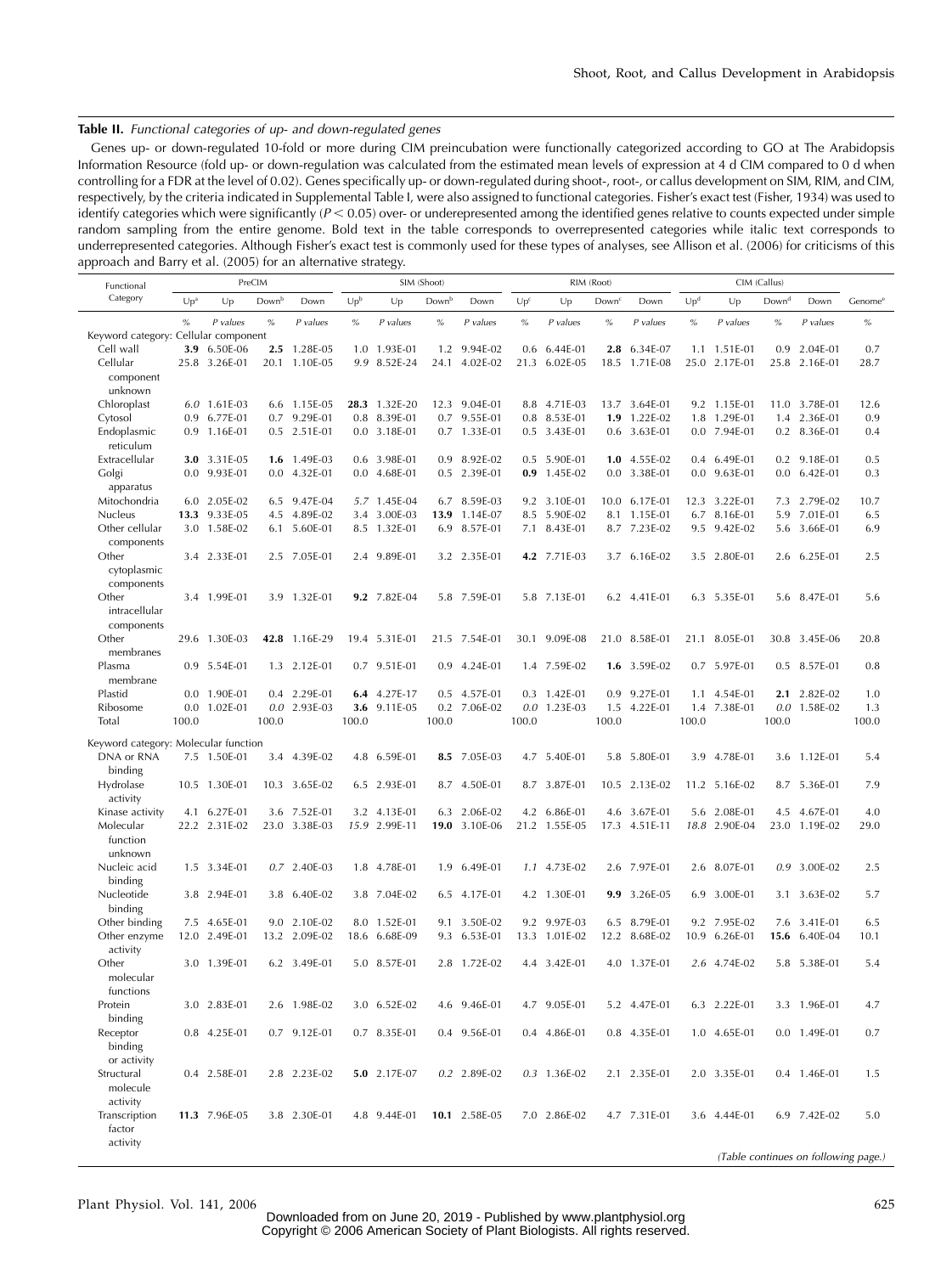| <b>Table II.</b> (Continued from previous page.) |                 |                      |             |                      |             |                      |                   |                      |                 |                          |                   |                      |                 |                           |                   |                      |                     |
|--------------------------------------------------|-----------------|----------------------|-------------|----------------------|-------------|----------------------|-------------------|----------------------|-----------------|--------------------------|-------------------|----------------------|-----------------|---------------------------|-------------------|----------------------|---------------------|
| Functional                                       |                 |                      | PreCIM      |                      |             |                      | SIM (Shoot)       |                      |                 |                          | RIM (Root)        |                      |                 |                           | CIM (Callus)      |                      |                     |
| Category                                         | Up <sup>a</sup> | Up                   | Down        | Down                 | $Up^b$      | Up                   | Down <sup>b</sup> | Down                 | Up <sup>c</sup> | Up                       | Down <sup>o</sup> | Down                 | Up <sup>d</sup> | Up                        | Down <sup>d</sup> | Down                 | Genome <sup>6</sup> |
| Transferase<br>activity                          | $\%$<br>7.5     | P values<br>6.58E-01 | $\%$<br>9.2 | P values<br>4.22E-02 | $\%$<br>9.0 | P values<br>6.20E-02 | $\%$<br>9.5       | P values<br>3.76E-02 | %               | P values<br>8.0 2.42E-01 | $\%$<br>8.1       | P values<br>1.88E-01 | $\%$            | P values<br>10.2 3.30E-02 | $\%$<br>6.3       | P values<br>6.59E-01 | $\%$<br>6.9         |
| Transporter<br>activity                          | 4.9             | 7.33E-01             |             | 7.8 1.03E-03         | 9.7         | 1.46E-06             |                   | 3.2 2.39E-01         | 8.5             | 4.03E-05                 | 5.7               | 1.86E-01             | 5.3             | 4.38E-01                  |                   | 10.3 2.97E-06        | 4.6                 |
| Total                                            | 100.0           |                      | 100.0       |                      | 100.0       |                      | 100.0             |                      | 100.0           |                          | 100.0             |                      | 100.0           |                           | 100.0             |                      | 100.0               |
| Keyword category: Biological process             |                 |                      |             |                      |             |                      |                   |                      |                 |                          |                   |                      |                 |                           |                   |                      |                     |
| Biological<br>process<br>unknown                 |                 | 10.6 1.26E-03        |             | 14.3 1.85E-02        |             | 9.9 3.04E-07         |                   | 12.4 1.39E-03        |                 | 12.6 1.82E-04            |                   | 12.8 3.96E-04        |                 | 13.9 9.53E-02             |                   | 13.8 2.05E-02        | 18.4                |
| Cell<br>organization<br>and<br>biogenesis        |                 | 1.5 9.20E-01         |             | 3.5 4.39E-02         |             | 1.9 8.87E-01         |                   | 2.2 6.70E-01         |                 | 1.9 9.12E-01             |                   | 3.3 4.87E-02         |                 | 2.3 8.07E-01              |                   | 0.9 8.71E-02         | 2.1                 |
| Developmental<br>processes                       |                 | 4.3 7.90E-03         |             | 1.5 8.24E-01         |             | 1.4 6.80E-01         |                   | 3.0 7.02E-02         |                 | 1.6 7.82E-01             |                   | 2.4 2.53E-01         |                 | 2.8 1.62E-01              | 1.8               | 7.67E-01             | 1.9                 |
| DNA or RNA<br>metabolism                         |                 | 0.6 9.46E-01         |             | 0.0 5.93E-02         |             | 0.0 7.13E-02         |                   | 0.5 9.63E-01         |                 | 0.2 1.89E-01             | 1.2               | 9.87E-02             |                 | 1.5 5.23E-02              | 0.0               | 1.50E-01             | 0.7                 |
| Electron<br>transport or<br>energy<br>pathways   |                 | 1.5 7.55E-01         |             | 2.8 6.48E-02         |             | 6.3 8.53E-10         |                   | 1.1 6.03E-01         |                 | 2.6 8.61E-02             |                   | 1.2 3.93E-01         |                 | 1.7 8.31E-01              |                   | 3.0 6.30E-02         | 1.8                 |
| Other<br>biological<br>processes                 |                 | 11.2 3.33E-04        |             | 4.5 4.27E-01         |             | 5.0 7.60E-01         |                   | 8.3 1.41E-02         |                 | 6.5 2.37E-01             |                   | 6.2 3.97E-01         |                 | 6.2 5.03E-01              |                   | 6.0 6.06E-01         | 5.5                 |
| Other cellular<br>processes                      |                 | 15.1 8.28E-01        |             | 16.1 8.76E-01        |             | 17.4 3.54E-01        |                   | 16.7 6.73E-01        |                 | 16.2 8.29E-01            |                   | 17.0 4.63E-01        |                 | 16.2 8.54E-01             |                   | 15.9 9.73E-01        | 16.0                |
| Other<br>metabolic<br>processes                  |                 | 16.6 8.69E-01        |             | 17.7 3.75E-01        |             | 18.0 2.87E-01        |                   | 16.6 8.31E-01        |                 | 16.9 6.72E-01            |                   | 16.9 7.13E-01        |                 | 16.4 9.83E-01             | 17.0              | 6.91E-01             | 16.4                |
| Other<br>physiological<br>processes              |                 | 15.7 6.44E-01        |             | 16.7 9.07E-01        |             | 19.7 1.04E-01        | 17.9              | 6.00E-01             |                 | 17.6 6.57E-01            |                   | 18.5 3.00E-01        |                 | 17.5 7.94E-01             |                   | 17.3 7.44E-01        | 17.0                |
| Protein<br>metabolism                            |                 | 3.9 2.95E-02         |             | 3.9 4.36E-04         |             | 5.5 7.02E-02         |                   | 5.3 7.63E-02         |                 | 5.4 2.98E-02             |                   | 6.8 4.14E-01         |                 | 6.2 4.72E-01              |                   | 5.8 2.32E-01         | 7.7                 |
| Response to<br>abiotic or<br>biotic<br>stimulus  |                 | 7.5 1.70E-03         |             | 6.4 4.50E-04         |             | 4.9 6.76E-02         |                   | 4.1 3.77E-01         |                 | 4.4 1.43E-01             |                   | 3.3 9.97E-01         |                 | 5.5 6.95E-02              |                   | 5.4 3.01E-02         | 3.4                 |
| Response to<br>stress                            |                 | 1.9 9.03E-01         |             | 4.4 2.36E-04         |             | 2.5 2.58E-01         |                   | 1.6 7.19E-01         |                 | 2.6 1.62E-01             |                   | 1.8 8.77E-01         |                 | 3.6 3.67E-02              |                   | 3.1 1.10E-01         | 1.9                 |
| Signal<br>transduction                           |                 | 2.1 2.12E-01         |             | 1.0 5.81E-01         |             | 1.6 7.06E-01         |                   | 2.5 5.05E-02         |                 | 2.4 2.93E-02             |                   | 1.7 3.94E-01         |                 | 1.5 5.02E-01              |                   | 1.6 5.33E-01         | 1.4                 |
| Transcription                                    |                 | 4.4 2.02E-01         |             | 2.2 2.95E-01         |             | 2.6 5.76E-01         | 4.9               | 4.53E-02             |                 | 3.7 3.23E-01             | 3.2               | 6.85E-01             |                 | 2.1 4.86E-01              |                   | 3.6 5.16E-01         | 3.1                 |
| Transport<br>Total                               | 100.0           | 2.9 6.47E-01         | 100.0       | 5.0 4.65E-03         | 100.0       | 3.4 3.82E-01         | 2.9<br>100.0      | 6.61E-01             | 100.0           | 5.4 7.60E-04             | 100.0             | 3.7 1.33E-01         | 100.0           | 2.6 9.56E-01              | 100.0             | 4.9 1.90E-02         | 2.8<br>100.0        |

<sup>a</sup>Based on 230 preCIM up-regulated genes; 502 preCIM down-regulated genes. b <sup>b</sup>Based on 478 shoot-specific up-regulated genes; 397 shootspecifc down-regulated genes.  ${}^{\text{c}}$ Based on 568 root-specific up-regulated genes; 583 root-specific down-regulated genes. <sup>d</sup>Based on 241 callus-specific up-regulated genes; 373 callus-specific down-regulated genes. <sup>e</sup>Based on 22,590 total genes.

a greater frequency than expected of up-regulated genes were involved in response to stress (1.9-fold excess; Table II, biological process).

From Supplemental Table II we extracted the top 20 most highly up- or down-regulated genes on the three different developmental pathways (Table III). The genes were rank ordered on the shoot development pathway by fold increase or decrease in comparing estimated mean expression levels (signal intensities) at 7 d SIM with 0 time (Table III). The top three most highly up-regulated genes during shoot development encoded GA 2-oxidase (At1g30040; Fig. 3A), a cytochrome P450 (At3g19270; Fig. 3B), and a GA-regulated protein (At1g74670). Brenner et al. (2005) also found that a number of GA-related genes were up-regulated in seedlings in response to cytokinin. Most of the top 20 genes specifically up-regulated during

shoot development (actually 17 out of 18 for which there are data in the AtGenExpress) are genes ultimately expressed most highly in shoots or organs associated with shoots (leaves, floral organs, and so forth). This is important to note because most of the genes most highly upregulated on SIM are not root genes, but genes likely involved in the formation of the new shoots. The top 20 genes down-regulated during shoot development are dominated by DC1-containing proteins, such as At1g44050 (Fig. 3C, see inset; Table III). These are proteins with Cys/His clusters that coordinate metal ions. Many of the top 20 genes (11 out of 20) specifically downregulated during shoot development are genes ultimately expressed most highly in the root. Thus, a number of root-specific genes are being turned off during shoot development in root explants.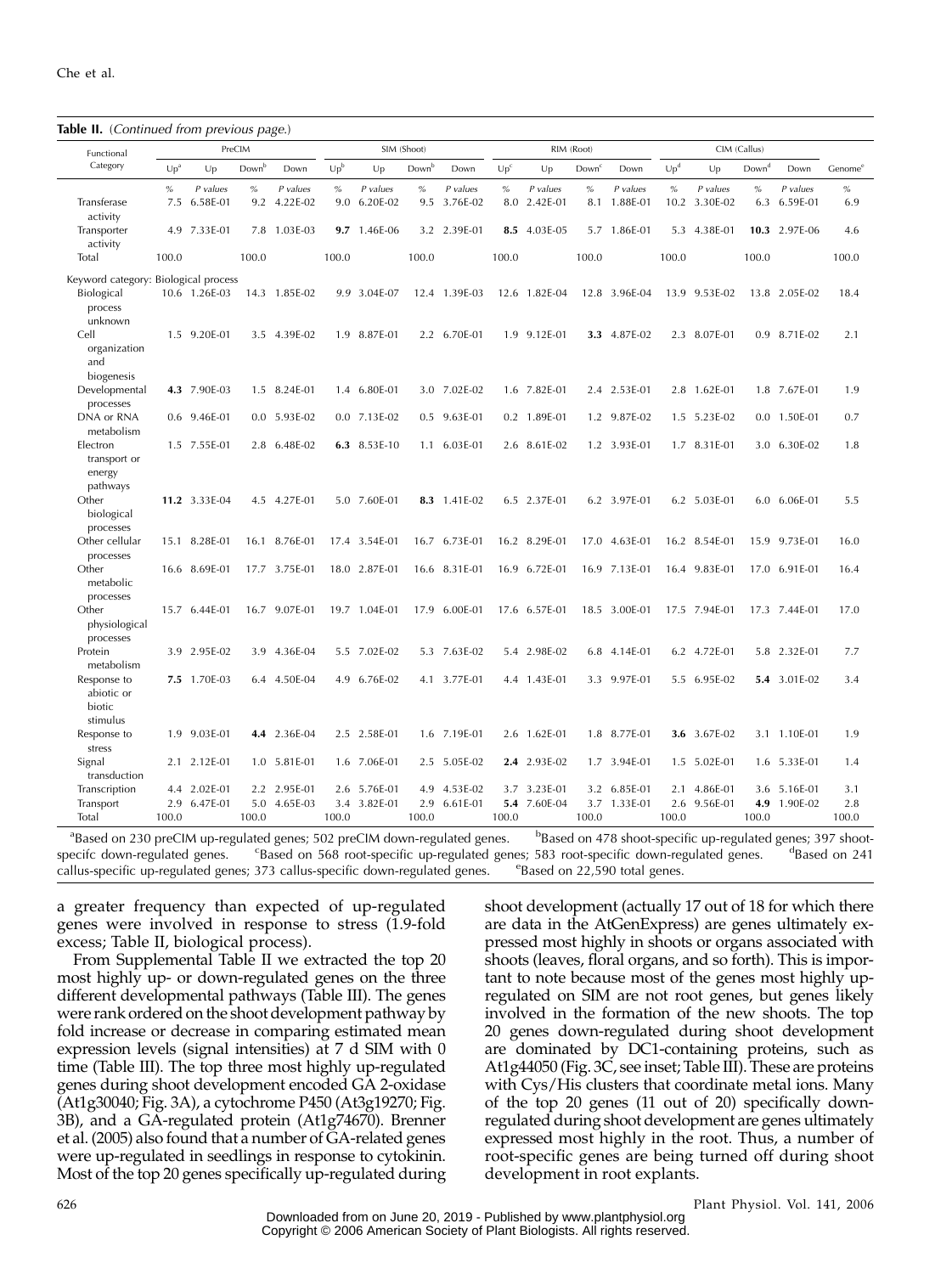# Table III. Top 20 genes up- and down-regulated during shoot, root, and callus development

Mean signal intensities were derived from two independent replications at each of nine different time points. Genes designated as specifically up- or down-regulated during shoot, root, or callus development, had estimated mean levels of expression at 10 d on SIM, CIM, or RIM, respectively, greater or lesser than the estimated mean levels of expression for five other comparisons as described in the text and had a q value less than or equal to 0.05 for all five comparisons. Genes were rank ordered in each developmental category by FC in expression as indicated. ca, Carpel; ce, early cotyledon; cg, green cotyledon; co, cotyledon; e, embryo; f, flower; h, hypocotyl; l, leaf; lc, cauline leaf; lm, mature leaf; lr, rosette leaf; ls, senescent leaf; ly, young, expanding leaf; pd, pedicel; pe, petiole; po, pollen; pt, petal; r, root; se, seed; sh, shoot; si, shoot internode; sn, shoot node; sp, sepal; ss, shoot seedling; st, stamen; wp, whole plant; \*, data not available.

|                         |                |                                  |            | Mean Signal Intensities <sup>®</sup> |                   |                   |                  |                                               |                |                 |                         |                                    |                                                          |                                                                          |
|-------------------------|----------------|----------------------------------|------------|--------------------------------------|-------------------|-------------------|------------------|-----------------------------------------------|----------------|-----------------|-------------------------|------------------------------------|----------------------------------------------------------|--------------------------------------------------------------------------|
| Locus<br>Identification | $\mathbf{0}$   | 2d                               | 4 d        | 7 d                                  | 10d               | 7 d               | 10d              | 7 d                                           | 10d            | FC <sup>b</sup> | $P$ Values <sup>c</sup> | $q$ Values <sup>c</sup>            | AtGenExp <sup>d</sup>                                    | Gene Description                                                         |
|                         | Time           | <b>CIM</b>                       | <b>CIM</b> | <b>CIM</b>                           | <b>CIM</b>        | <b>RIM</b>        | <b>RIM</b>       | SIM                                           | SIM            |                 |                         |                                    |                                                          |                                                                          |
| Shoot up                |                |                                  |            |                                      |                   |                   |                  |                                               |                |                 |                         |                                    |                                                          |                                                                          |
| At1g30040               | 59             | 2,061                            | 2,529      |                                      | 6,682 2,391 1722  |                   |                  |                                               |                |                 |                         |                                    | 3,588 13,580 11,279 228.4 1.42E-10 4.93E-07 pd, s, s, cg | GA 2-oxidase/GA2-oxidase                                                 |
| At3g19270               | 15             | 11                               | 28         | 19                                   | 37                | 48                | 281              | 2,913                                         |                |                 |                         |                                    | 5,354 188.5 3.65E-04 1.66E-03 sn, f, sp, sh              | Cytochrome P450                                                          |
| At1g74670               | 10             | 319                              | 476        | 595                                  | 392               | 156               | 127              | 479                                           | 2,543          | 50.0            |                         |                                    | 1.36E-05 2.00E-04 l, sp, pt, l                           | GA-regulated protein 4 precursor                                         |
| At3g54820               | 761            | 2,767                            |            |                                      |                   |                   |                  | 5,833 12,545 6,681 5,946 11,676 24,111 22,045 |                |                 |                         | 31.7 1.79E-08 5.77E-06 f, f, f, sh |                                                          | Aquaporin MIP-like protein                                               |
| At1g69880               | 478            | 5,241                            | 4,634      |                                      |                   | 4,238 3,792 1,635 |                  | 1,537 13,027 14,565                           |                | 27.3            |                         |                                    | 9.76E-09 5.06E-06 sh, r, e, ss                           | Thioredoxin H-type 2 (TRX-H-2)                                           |
|                         |                |                                  | 2,136      | 1,598                                |                   |                   |                  |                                               | 6,333          |                 |                         |                                    |                                                          |                                                                          |
| At2g40610               | 244            | 724                              | 11         | 43                                   | 13                | 804 1,688<br>16   | 10               | 1,617 6,538                                   |                | 26.8<br>25.9    |                         |                                    | 4.40E-06 1.03E-04 f, f, pt, ly                           | Putative expansin (EXP8)                                                 |
| At3g13130               | 15             | 11<br>1,388                      |            |                                      | 3,905 2,635 1,382 |                   |                  | 379                                           | 904            | 24.1            |                         | 4.48E-04 1.91E-03 $*, *, *, *$     |                                                          | Hypothetical protein                                                     |
| At5g25190               | 219            |                                  | 2,934      |                                      |                   |                   | 1,339            | 5,278                                         | 6,908          |                 |                         | 1.10E-08 5.06E-06 ly, l, l, l      |                                                          | ERF/AP2 transcription factor<br>subfamily B-6                            |
| At2g16005               | 919            | 440                              | 213        | 130                                  |                   | 207 1,654         |                  | 3,943 21,064                                  | 9,714          | 22.9            |                         | 3.37E-07 2.32E-05 r, r, r, r       |                                                          | MD-2-related lipid recognition                                           |
|                         |                |                                  |            |                                      |                   |                   |                  |                                               |                |                 |                         |                                    |                                                          | domain-containing protein                                                |
|                         | $\overline{4}$ | $\overline{4}$                   | 8          | 5                                    | $\overline{4}$    | $\overline{7}$    | 5                | 70                                            | 119            | 16.2            |                         |                                    |                                                          |                                                                          |
| At3g62950               |                |                                  |            |                                      |                   |                   |                  |                                               |                |                 |                         |                                    | 9.30E-03 1.74E-02 l, co, lm, ly                          | Glutaredoxin-like protein                                                |
| At1g74890               | 214            | 134                              | 203        | 310                                  | 28                | 56                | 71               | 3,039                                         | 2,656          | 14.2            |                         |                                    | 3.28E-04 1.54E-03 sh, sh, ly, h                          | Response regulator 15 (ARR15)                                            |
| At5g53820               | 90             | 168                              | 307        | 360                                  | 92                | 761               | 600              | 1,279                                         | 3,275          | 14.1            |                         |                                    | 5.98E-07 3.21E-05 st, po, f, f                           | ABA-inducible protein                                                    |
| At2g40200               | 160            | 147                              | 262        | 166                                  | 164               | 440               | 1,347            | 2,240                                         | 4,377          | 14.0            |                         |                                    | 6.54E-05 5.36E-04 pd, si, si, sh                         | Basic helix-loop-helix (bHLH)                                            |
|                         |                |                                  |            |                                      |                   |                   |                  |                                               |                |                 |                         |                                    |                                                          | family protein                                                           |
| At5g13330               | 1,540          | 5,003                            | 6,030      |                                      | 7,495 4,537 4,115 |                   |                  | 6,747 19,560 23,314                           |                | 12.7            |                         |                                    |                                                          | 3.56E-12 3.93E-08 ce, cg, ce, st ERF/AP2 transcription factor            |
|                         |                |                                  |            |                                      |                   |                   |                  |                                               |                |                 |                         |                                    |                                                          | subfamily B-4                                                            |
| At1g29090               | 111            | 75                               | 206        | 115                                  | 66                | 111               | 153              | 1,335                                         | 3,550          | 12.1            |                         | 2.88E-03 7.29E-03 $*, *, *, *$     |                                                          | Peptidase C1A papain family protein                                      |
| At3g59060               | 5              | $\overline{7}$                   | 16         | 7                                    | 9                 | 10                | 23               | 64                                            | 251            | 11.7            |                         |                                    | 1.28E-03 4.01E-03 lm, ly, lc, co                         | Basic helix-loop-helix (bHLH) family                                     |
| At5g24780               | 517            | 239                              | 67         | 190                                  | 131               | 405               | 1,026            | 5,892                                         | 9,905          | 11.4            |                         | 2.05E-05 2.56E-04 f, f, f, st      |                                                          | Vegetative storage protein 1 (VSP1)                                      |
| At2g40670               | 186            | 286                              | 162        | 31                                   | 11                | 50                | 137              | 2,125                                         | 3,222          | 11.4            |                         |                                    | 1.28E-04 8.32E-04 pt, st, st, sp                         | Response regulator 16 (ARR16)                                            |
| At3g13980               | 799            | 732                              | 1,403      |                                      | 1,487 1,191 3,516 |                   | 5,990            |                                               | 8,748 10,156   | 10.9            |                         |                                    | 4.88E-07 2.88E-05 sn,si,h,pe                             | Hypothetical protein                                                     |
| At5g06870               | 80             | 140                              | 381        | 1,464                                | 768               | 275               | 351              | 835                                           | 3,360          | 10.4            |                         |                                    | 3.18E-05 3.38E-04 pe, l, pt, lm                          | Polygalacturonase inhibiting protein                                     |
|                         |                |                                  |            |                                      |                   |                   |                  |                                               |                |                 |                         |                                    |                                                          | 2 (PGIP2)                                                                |
| Shoot down              |                |                                  |            |                                      |                   |                   |                  |                                               |                |                 |                         |                                    |                                                          |                                                                          |
| At1g44050               | 1,016          | 588                              | 279        | 45                                   | 67                | 181               | 202              | 43                                            | 14             |                 |                         | 0.04 3.01E-05 3.23E-04 r, r, r, r  |                                                          | DC1 domain-containing protein                                            |
| At1g80240               | 582            | 137                              | 130        | 352                                  | 754               | 906               | 855              | 30                                            | 36             |                 |                         | 0.05 1.28E-04 8.35E-04 r, r, r, r  |                                                          | Expressed protein                                                        |
| At5g50200               | 28,175         | 4,812                            | 2,163      |                                      | 2,942 2,091       | 2,866             | 4,191            | 1,652                                         | 633            |                 |                         |                                    | 0.06 2.04E-06 6.79E-05 r, ss, r, ss                      | Expressed protein                                                        |
| At1g22160               | 793            | 433                              | 933        | 543                                  | 576               | 521               | 363              | 47                                            | 68             |                 |                         |                                    | 0.06 3.40E-04 1.58E-03 lc, ca, f, f                      | Senescence-associated protein                                            |
| At4g15400               | 1,814          | 918                              | 527        | 75                                   | 85                | 222               | 273              | 121                                           | 17             |                 |                         | 0.07 6.75E-04 2.55E-03 r, r, ca, r |                                                          | Deacetylvindoline                                                        |
|                         |                |                                  |            |                                      |                   |                   |                  |                                               |                |                 |                         |                                    |                                                          | 4-O-acetyltransferase-like                                               |
|                         |                |                                  |            |                                      |                   |                   |                  |                                               |                |                 |                         |                                    |                                                          | protein                                                                  |
| At2g38940               | 18,789         | 1,376                            | 1,263      |                                      |                   | 1,055 2,183 2,594 | 3,685            | 1,264                                         | 558            |                 |                         |                                    | 0.07 1.16E-07 1.34E-05 st, r, st, ss                     | Phosphate transporter (PT2)                                              |
| At2g02850               | 9,273          | 21,046                           | 6,326      |                                      |                   | 1,938 1,661 6,970 | 4,949            | 626                                           | 742            |                 |                         |                                    |                                                          | 0.07 1.30E-06 5.37E-05 cg, cg, ce, ca Plantacyanin (blue copper protein) |
| At2g21540               | 542            | 59                               | 39         | 91                                   | 153               | 137               | 232              | 56                                            | 13             |                 |                         |                                    | 0.10 2.71E-04 1.37E-03 po, st, st, e                     | Phosphoglyceride transfer protein                                        |
| At1g55430               | 276            | 302                              | 318        | 302                                  | 280               | 163               | 154              | 34                                            | 16             |                 |                         | 0.12 1.23E-02 2.13E-02 r, r, r, r  |                                                          | DC1 domain-containing protein                                            |
| At5g40590               | 4,895          | 5,110                            | 3,906      | 1,199                                |                   | 902 1,977         | 1,160            | 609                                           | 265            |                 |                         | 0.12 9.51E-05 6.84E-04 r, r, r, r  |                                                          | DC1 domain-containing protein                                            |
| At3g11370               | 728            | 277                              | 319        | 239                                  | 150               | 173               | 156              | 91                                            | 60             |                 |                         | 0.12 4.77E-05 4.36E-04 r, r, r, r  |                                                          | DC1 domain-containing protein                                            |
| At5g49780               | 823            | 295                              | 216        | 107                                  | 89                | 94                | 204              | 113                                           | 27             |                 |                         | 0.14 3.94E-05 3.89E-04 r, r, r, r  |                                                          | Leu-rich repeat transmembrane                                            |
|                         |                |                                  |            |                                      |                   |                   |                  |                                               |                |                 |                         |                                    |                                                          | protein kinase                                                           |
| At1g48750               | 8,530          | 10,396 10,238 11,174 9,289 2,561 |            |                                      |                   |                   | 2,475            | 1,358                                         | 957            |                 |                         | 0.16 8.51E-07 4.02E-05 f, f, ca, f |                                                          | Protease inhibitor/seed storage/lipid                                    |
|                         |                |                                  |            |                                      |                   |                   |                  |                                               |                |                 |                         |                                    |                                                          | transfer protein (LTP)                                                   |
| At1g18100               | 1,181          | 8,383                            | 7,545      | 658                                  | 443               | 417               | 178              | 210                                           | 73             |                 |                         |                                    | 0.18 3.22E-05 3.40E-04 se, e, e, ce                      | Mother of FT and TF1 protein (MFT)                                       |
| At4g31875               | 1,870          | 3,083                            | 1,080      | 1,104                                | 554               | 858               | 741              | 343                                           | 209            |                 |                         | 0.18 2.75E-04 1.38E-03 r, r, r, r  |                                                          | Expressed protein                                                        |
| At5g45480               | 2,827          | 696                              | 914        |                                      | 1,826 1,771       | 1,484             | 1,682            | 533                                           | 473            |                 |                         | 0.19 1.88E-05 2.42E-04 r, r, r, r  |                                                          | Expressed protein                                                        |
| At3g48080               | 833            | 442                              | 334        | 861                                  | 474               | 213               | 206              | 163                                           | 113            |                 |                         |                                    | 0.20 1.20E-05 1.89E-04 ls, ly, lc, lm                    | Lipase class 3 family protein                                            |
| At5g59530               | 1,484          | 1,339                            | 716        | 606                                  | 486               | 442               | 749              | 313                                           | 153            |                 |                         | 0.21 6.44E-05 5.32E-04 r, r, r, r  |                                                          | 2-Oxoglutarate-dependent dioxygenase                                     |
| At1g68810               | 1,972          |                                  |            | 603                                  |                   | 796               | 665              | 429                                           | 307            |                 |                         | 0.22 1.54E-05 2.13E-04 h, r, si, r |                                                          | Basic helix-loop-helix (bHLH) family                                     |
|                         |                |                                  |            |                                      |                   |                   |                  |                                               |                |                 |                         |                                    |                                                          | protein                                                                  |
| At1g61360               | 2,187          | 1,100                            | 835        | 1,095                                | 887               | 181               | 868              | 490                                           | 391            |                 |                         | 0.22 1.06E-04 7.34E-04 ss, r, r, r |                                                          | S-locus lectin protein kinase family                                     |
|                         |                |                                  |            |                                      |                   |                   |                  |                                               |                |                 |                         |                                    |                                                          | protein                                                                  |
| Root up                 |                |                                  |            |                                      |                   |                   |                  |                                               |                |                 |                         |                                    |                                                          |                                                                          |
| At1g05250 33,194        |                | 785                              | 162        | 134                                  |                   |                   | 281 8,070 21,606 | 2,690                                         | 1,271          |                 |                         | 49.9 1.24E-05 1.00E-03 r, r, r, r  |                                                          | Peroxidase ATP12a                                                        |
|                         |                |                                  |            |                                      |                   |                   |                  |                                               |                |                 |                         |                                    |                                                          |                                                                          |
| At5g38930               | 2,326          | 48                               | 17         | 17                                   | 42                | 831               | 1,102            | 16                                            | $\overline{4}$ | 49.8            |                         |                                    | 1.57E-03 1.70E-02 sh, l, sh, r                           | Germin-like protein type 2                                               |
| At1g49860 12,773        |                | 179                              | 109        | 32                                   |                   | 96 4,751          | 4,616            | 55                                            | 69             | 43.8            |                         | 7.00E-04 1.04E-02 r, r, r, r       |                                                          | Glutathione S-transferase                                                |
| At1g34510               | 2,479          | 24                               | 19         | 12                                   | 155               | 752               | 3,051            | 357                                           | 269            |                 |                         | 39.8 2.78E-04 5.92E-03 r, r, r, r  |                                                          | Peroxidase ATP13a                                                        |
| At3g23800               | 2,330          | 47                               | 29         | 17                                   |                   | 75 1,130          | 3,501            | 8                                             | 41             |                 |                         | 38.8 1.18E-03 1.44E-02 r, r, r, r  |                                                          | Selenium-binding protein                                                 |
| At2g14900               | 3,661          | 500                              | 144        |                                      |                   | 736 1,701 5,362   | 7,729            | 2,621                                         | 2,487          | 37.3            |                         |                                    | 4.94E-08 8.25E-05 st, e, pt, pd                          | GA-regulated protein                                                     |
| At5g23020 16,205        |                | 228                              | 121        | 47                                   |                   | 151 4,266         | 9,310            | 190                                           | 2,059          |                 |                         | 35.2 1.62E-05 1.09E-03 r, r, r, r  |                                                          | 2-Isopropylmalate synthase                                               |
|                         |                |                                  |            |                                      |                   |                   |                  |                                               |                |                 |                         |                                    |                                                          | (Table continues on following page.)                                     |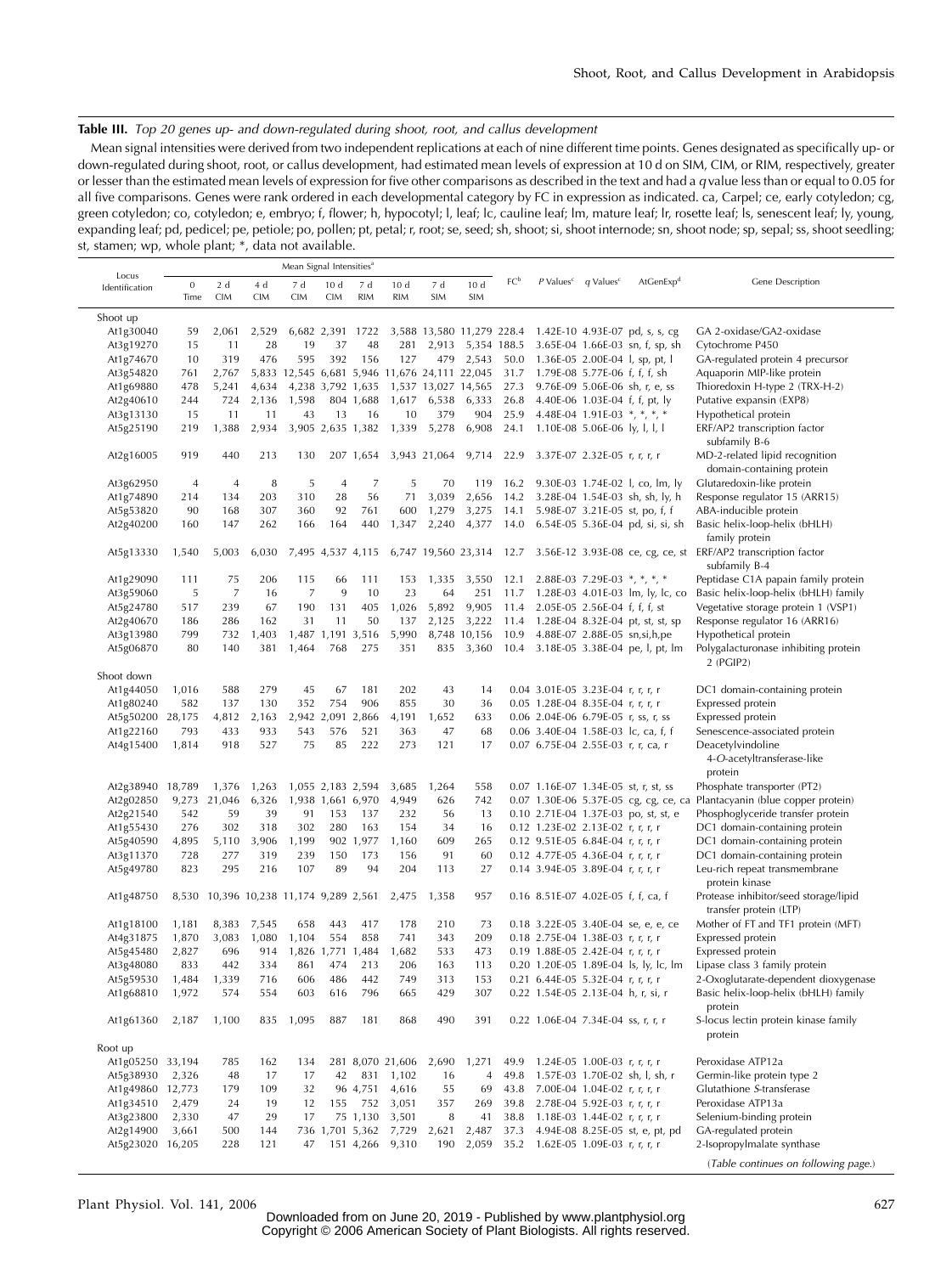# Table III. (Continued from previous page.)

| Locus                                                               |              |                   |                   |                                                          | Mean Signal Intensities <sup>a</sup> |                   |                       |                   |                     |                 |                                                                          |                                               |                                                                             |                                                                           |
|---------------------------------------------------------------------|--------------|-------------------|-------------------|----------------------------------------------------------|--------------------------------------|-------------------|-----------------------|-------------------|---------------------|-----------------|--------------------------------------------------------------------------|-----------------------------------------------|-----------------------------------------------------------------------------|---------------------------------------------------------------------------|
| Identification                                                      | 0<br>Time    | 2 d<br><b>CIM</b> | 4 d<br><b>CIM</b> | 7 d<br><b>CIM</b>                                        | 10d<br><b>CIM</b>                    | 7 d<br><b>RIM</b> | 10d<br><b>RIM</b>     | 7 d<br><b>SIM</b> | 10d<br>SIM          | FC <sup>b</sup> |                                                                          | $P$ Values <sup>c</sup> q Values <sup>c</sup> | AtGenExp <sup>d</sup>                                                       | Gene Description                                                          |
| At3g19710 21,398                                                    |              | 133               | 115               | 151                                                      |                                      | 223 3,566         | 5,598                 | 270               | 1,632               | 31.0            |                                                                          |                                               |                                                                             | 1.49E-05 1.08E-03 sn, pe, lm, h Branched-chain amino acid                 |
| At5g53250 12,919                                                    |              | 88                | 53                | 75                                                       |                                      |                   | 104 1,564 4,074 1,099 |                   | 1,541               | 29.6            |                                                                          | 1.55E-06 3.46E-04 r, r, r, r                  |                                                                             | aminotransferase<br>Arabinogalactan protein                               |
| At4g02270 22,222                                                    |              | 763               | 250               | 356                                                      |                                      |                   | 1,105 6,695 23,130    |                   | 4,695 2,853         | 26.8            |                                                                          |                                               | 4.88E-06 6.12E-04 *, *, *, *                                                | Extensin family protein                                                   |
| At5g65530 1,686                                                     |              | 238               | 94                | 156                                                      |                                      |                   | 70 2,219 2,790        | 1,215             | 1,298               | 23.6            |                                                                          |                                               | 7.39E-08 9.94E-05 po, cg, st, ce                                            | Putative protein kinase                                                   |
| At1g01750 4,781                                                     |              | 43                | 69                | 62                                                       |                                      |                   | 132 1,583 4,668       | 956               | 839                 | 23.1            |                                                                          | 4.86E-05 2.04E-03 r, r, r, r                  |                                                                             | Actin depolymerizing factor (ADF)                                         |
| At2g45180 3,752                                                     |              | 161               | 204               | 242                                                      |                                      |                   | 375 4,600 7,334       | 643               | 1,184               | 22.6            |                                                                          |                                               | 5.73E-04 9.15E-03 ly, ly, l, lr                                             | Protease inhibitor/lipid transfer protein                                 |
| At4g33730 2,351                                                     |              | 47                | 43                | 23                                                       |                                      |                   | 133 831 3,269         | 776               | 567                 | 19.1            |                                                                          | 1.58E-05 1.08E-03 r, r, r, r                  |                                                                             | Pathogenesis-related protein (PR-1)                                       |
| At5g44020 23,250                                                    |              | 340               | 186               | 140                                                      |                                      |                   | 142 3,303 11,895      | 1,712             | 964                 | 17.8            |                                                                          |                                               | 1.80E-05 1.17E-03 ss, ss, ly, co                                            | Acid phosphatase class B family protein                                   |
| At2g32300 2,436                                                     |              | 199               | 91                | 110                                                      |                                      |                   | 166 1,577 2,697       | 1,073             | 1,233               | 17.3            |                                                                          | 1.52E-06 3.46E-04 r, r, r, r                  |                                                                             | Uclacyanin I                                                              |
| At5g15830 2,512                                                     |              | 158               | 31                | 26                                                       |                                      |                   | 80 511 1,417          | 41                | 187                 | 16.7            |                                                                          |                                               | 1.74E-04 4.48E-03 lm, r, r, r                                               | bZIP transcription factor                                                 |
| At2g27370 2,526                                                     |              | 167               | 93                | 19                                                       |                                      |                   | 84 1,410 2,019        | 619               | 978                 | 15.2            |                                                                          | 6.77E-07 2.64E-04 r, r, r, r                  |                                                                             | Integral membrane protein                                                 |
| At4g14130 5,785                                                     |              | 115               | 342               | 498                                                      |                                      |                   | 1,876 4,914 6,920     | 812               | 713                 | 14.4            |                                                                          | 3.23E-06 5.20E-04 r, r, r, r                  |                                                                             | Xyloglucan endotransglycosylase<br>protein XTR-7                          |
| At1g05260 12,728<br>Root down                                       |              | 430               | 254               | 492                                                      |                                      | 477 3,588         | 9,862                 | 3,628             | 4,257               | 14.2            |                                                                          | 5.25E-06 6.16E-04 r, r, r, r                  |                                                                             | Peroxidase 3 (PER3)                                                       |
|                                                                     |              |                   |                   |                                                          |                                      |                   |                       |                   |                     |                 |                                                                          |                                               |                                                                             |                                                                           |
| At2g41510                                                           | 204<br>1,147 | 908<br>231        | 1,001<br>222      | 1,237<br>230                                             | 556<br>80                            | 74<br>18          | 184<br>11             | 717<br>306        | 1,422<br>62         |                 | $0.07$ 1.64E-07 1.35E-04 h, r, r, *<br>0.08 2.90E-04 6.08E-03 r, r, h, r |                                               |                                                                             | Cytokinin oxidase family protein<br>Calmodulin-related protein            |
| At5g42380<br>At3g28150                                              | 159          | 1,492             | 1,973             | 1,176                                                    | 412                                  | 174               | 178                   |                   | 2,179 1,575         |                 |                                                                          |                                               | 0.09 4.70E-05 2.00E-03 po, st, st, se                                       | Expressed protein                                                         |
| At1g35910                                                           | 197          | 205               | 426               | 1,967                                                    | 1,495                                | 53                | 26                    |                   | 1,228 2,188         |                 |                                                                          |                                               | 0.12 1.81E-03 1.87E-02 sp, st, st, f                                        | Rehalose-6-phosphate phosphatase                                          |
| At2g41810                                                           | 6,536        | 1,073             |                   | 2,962 2,774                                              | 1,093                                | 387               | 214                   |                   | 3,636 3,074         |                 | 0.13 1.77E-03 1.84E-02 r, r, $*$ , $*$                                   |                                               |                                                                             | Expressed protein                                                         |
| At2g14450                                                           | 87           | 29                | 75                | 73                                                       | 84                                   | 11                | 9                     | 100               | 69                  |                 |                                                                          |                                               | 0.14 1.61E-02 7.00E-02 *, *, *, *                                           | Putative replication protein A1                                           |
| At1g77110                                                           | 271          | 536               | 836               | 1,348                                                    | 642                                  | 121               | 166                   |                   | 851 1,071           |                 | 0.14 3.10E-03 2.60E-02 f, f, f, f                                        |                                               |                                                                             | Auxin transport protein (PIN6)                                            |
| At1g61340                                                           | 2,595        | 1,869             | 2,369             | 1,393                                                    | 1,130                                | 347               | 326                   |                   | 2,541 1,278         |                 |                                                                          |                                               | 0.15 1.22E-03 1.46E-02 r, r, st, ss                                         | F-box family protein                                                      |
| At2g18470                                                           | 19           | 510               | 816               | 1,99                                                     | 288                                  | 120               | 57                    |                   | 753 1,058           |                 |                                                                          |                                               | 0.15 5.80E-03 3.76E-02 po, st, st, f                                        | Protein kinase family protein                                             |
| At1g30100                                                           | 15           | 170               |                   | 475 2,066                                                | 710                                  | 70                | 64                    | 553               | 413                 |                 |                                                                          |                                               | 0.15 9.78E-03 5.15E-02 cg, cg, ce, sp                                       | 9-cis-Epoxycarotenoid dioxygenase                                         |
| At4g25700                                                           |              | 407 7,358         | 4,668             | 1,113                                                    | 949                                  | 710               | 414                   |                   | 1,415 1,285         |                 |                                                                          |                                               | 0.15 1.81E-04 4.56E-03 pt, st, sp, st                                       | $\beta$ -Carotene hydroxylase                                             |
| At1g69930                                                           |              |                   |                   | 215 1,040 1,388 4,865 2,781                              |                                      | 220               |                       |                   | 221 1,137 1,053     |                 |                                                                          |                                               | 0.16 8.93E-05 2.87E-03 sp, ls, ss, f                                        | Glutathione S-transferase                                                 |
| At2g02990                                                           |              |                   |                   | 893 2,454 4,352 1,272 2,720                              |                                      | 725               |                       | 360 1,190         | 791                 |                 |                                                                          |                                               | 0.17 1.30E-05 1.01E-03 ce, cg, e, ce                                        | Ribonuclease 1 (RNS1)                                                     |
| At1g71380                                                           |              |                   |                   | 268 5,148 8,693 11,324 4,992 1,476                       |                                      |                   |                       |                   | 1,037 6,531 7,539   |                 |                                                                          |                                               | 0.17 2.83E-07 1.67E-04 po, sn, r, r                                         | Glycosyl hydrolase family 9 protein                                       |
| At1g03820                                                           |              |                   |                   | 2,477 14,875 18,470 22,729 10,558 3,262                  |                                      |                   |                       |                   | 2,830 14,819 18,138 |                 |                                                                          |                                               | 0.18 1.89E-07 1.46E-04 sh, h, r, r                                          | Expressed protein                                                         |
| At2g37770                                                           |              | 141 1,076         | 700               | 849                                                      | 756                                  | 126               | 132                   | 460               | 424                 |                 |                                                                          |                                               | 0.18 5.02E-04 8.38E-03 sp, sp, f, st                                        | Aldo/keto reductase family protein                                        |
| At5g55250                                                           |              |                   |                   | 553 4,123 4,618 6,680 3,305                              |                                      | 902               |                       |                   | 230 1,177 1,276     |                 |                                                                          |                                               | 0.20 1.38E-05 1.04E-03 e, e, e, e                                           | S-Adenosyl-L-methionine:carboxyl<br>methyltransferase protein             |
| At2g41800 7,123 20,620 15,298 12,361 9,313 3,008 2,349 8,003 11,524 |              |                   |                   |                                                          |                                      |                   |                       |                   |                     |                 |                                                                          |                                               | 0.20 4.16E-07 2.17E-04 r, ca, r, r                                          | Expressed protein                                                         |
| At3g27400                                                           |              |                   |                   | 427 10,966 16,651 21,461 8,234 3,302 2,370 17,133 23,630 |                                      |                   |                       |                   |                     |                 |                                                                          |                                               | 0.20 1.46E-04 3.96E-03 e, r, sn, h                                          | Pectate lyase family protein                                              |
| At4g27520 1,713 2,209 2,656 2,890 4,399 540 1,011 3,297 3,672       |              |                   |                   |                                                          |                                      |                   |                       |                   |                     |                 |                                                                          |                                               | 0.20 3.92E-05 1.78E-03 lr, ly, l, ly                                        | Plastocyanin-like domain-containing<br>protein                            |
| Callus up                                                           |              |                   |                   |                                                          |                                      |                   |                       |                   |                     |                 |                                                                          |                                               |                                                                             |                                                                           |
| At3g60420<br>At2g26400                                              | 6<br>245     | 277<br>485        |                   | 672 18,501 11,030<br>2,965 41,945 44,066 2,716           |                                      | - 165             | 620                   | 14 1,662<br>9,332 | 1,160 171.3         | 485 2982.5      |                                                                          | 4.52E-10 7.02E-07 f,f,f,f                     | 1.49E-07 5.69E-06 sp,ly,lm,sp                                               | Expressed protein<br>Acireductone dioxygenase (ARD/ARD')                  |
|                                                                     |              |                   |                   |                                                          |                                      |                   |                       |                   |                     |                 |                                                                          |                                               |                                                                             | family protein                                                            |
| At2g04450                                                           | 46           | 220               |                   | 437 6,297 2,465                                          |                                      | 306               | 101                   | 610               | 435                 | 138.0           |                                                                          |                                               | 2.15E-08 2.26E-06 wp, lm, wp, ly                                            | MutT/nudix family protein                                                 |
| At3g57950                                                           | 93           | 1,002             | 1,348             | 4,769 3,129                                              |                                      | 705               | 176                   | 1,036             | 604                 | 51.4            |                                                                          | 3.13E-09 1.25E-06 st,r,f,st                   |                                                                             | Hypothetical protein                                                      |
| At2g45760                                                           | 51           | 37                |                   | 64 1,996 1,249                                           |                                      | 48                | 27                    | 171               | 22                  | 39.4            |                                                                          | 4.17E-04 9.01E-04 r,r,r,r                     |                                                                             | BON1-associated protein 1 BAP1                                            |
| At4g34970                                                           | 164          | 587               | 976               | 5,652 14,020 1,236                                       |                                      |                   | 2,926                 | 335               | 336                 | 34.5            |                                                                          |                                               | 5.49E-07 1.14E-05 si, pd, sn, ss                                            | Actin-depolymerizing factor 5 (ADF-5;<br>AtADF5)                          |
| At5g39110                                                           | 378          | 95                |                   | 51 8,487 8,400 1,946 1,307 1,206                         |                                      |                   |                       |                   | 613                 | 22.4            |                                                                          | 5.88E-05 2.10E-04 r, r, r, r                  |                                                                             | Germin-like protein                                                       |
| At1g43910                                                           | 958          | 801               |                   | 1,633 18,241 9,882                                       |                                      | 802               | 612                   | 2,736             | 2,442               | 19.0            |                                                                          |                                               | 4.55E-09 1.25E-06 pt, st, f, sp                                             | AAA-type ATPase family protein                                            |
| At3g56400                                                           | 638          | 418               |                   | 823 10,650 7,357                                         |                                      | 393               |                       |                   | 297 2,087 1,739     | 16.7            |                                                                          |                                               | 2.92E-07 8.14E-06 ly, sp, ls, ly                                            | Transcription factor DNA-binding<br>protein 4 (WRKY4)                     |
| At1g02450                                                           | 178          | 56                | 64                |                                                          | 2,854 1,864                          | 31                | 96                    | 346               | 149                 | 16.0            |                                                                          |                                               | 1.07E-03 1.89E-03 pd, f, ca, f                                              | NPR1/NIM1-interacting protein 1<br>$(NIMIN-1)$                            |
| At3g25620                                                           | 96           | 234               |                   | 268 1,455                                                | 991                                  | 214               | 69                    | 219               | 120                 | 15.2            |                                                                          |                                               | 3.44E-05 1.45E-04 sn, si, st, st                                            | ABC transporter family protein                                            |
| At3g13630                                                           | 225          | 168               | 331               |                                                          | 3,196 1,528                          | 171               | 210                   | 191               | 224                 | 14.2            |                                                                          |                                               | 3.73E-05 1.53E-04 *, *, *, *                                                | Hypothetical protein                                                      |
| At1g57650                                                           | 17           | 11                | 36                | 237                                                      | 137                                  | 17                | 13                    | 19                | 14                  | 13.6            |                                                                          |                                               | 1.05E-04 3.20E-04 *, *, *, *                                                | Disease resistance protein RPP1-WsA                                       |
| At1g74710                                                           | 495          | 256               | 490               |                                                          | 6,302 2,845                          | 371               | 274                   | 1,079             | 605                 | 12.7            |                                                                          |                                               | 1.63E-09 1.02E-06 ls, sp, lm, f                                             | Isochorismate synthase (icsl)                                             |
| At1g19850                                                           | 709          | 3,688             | 6501              |                                                          | 8,133 10,930 6,705                   |                   | 5,747                 | 7,784             | 7,500               | 11.5            |                                                                          | 2.07E-08 2.26E-06 f, f, f, f                  |                                                                             | Transcription factor MONOPTEROS (MP)                                      |
| At5g59060                                                           | 35           | 22                | 139               | 392                                                      | 619                                  | 146               | 174                   | 108               | 10                  | 11.1            |                                                                          |                                               | 3.72E-04 8.30E-04 *, *, *, *<br>3.28E-07 8.84E-06 r, h, ly, ls              | Expressed protein<br>WRKY transcription factor 38 (WRKY 38)               |
| At5g22570                                                           | 291<br>70    | 104<br>148        | 211               | 159 3,144 1,712<br>655                                   | 1,688                                | 201<br>267        | 157<br>174            | 297<br>151        | 237<br>34           | 10.8<br>9.3     |                                                                          |                                               |                                                                             | Dehydration stress ERD3 protein                                           |
| At4g00750                                                           | 532          | 245               | 374               | 4,738                                                    | 2,734                                | 308               | 207                   | 561               | 470                 | 8.9             |                                                                          |                                               | 2.16E-03 3.30E-03 $*, *, *, *$                                              |                                                                           |
| At1g73800                                                           | 534          | 960               | 1,495             | 4,597                                                    | 3,700 1,026                          |                   | 519                   | 723               | 395                 |                 |                                                                          |                                               | 7.90E-05 2.58E-04 ls, wp, lm, co                                            | Calmodulin-binding protein                                                |
| At4g14390<br>Callus down                                            |              |                   |                   |                                                          |                                      |                   |                       |                   |                     | 8.6             |                                                                          |                                               | 1.60E-05 8.72E-05 r, cg, po, lm                                             | Ankyrin repeat family protein                                             |
| At1g73330 44,803                                                    |              | 1,754             | 829               | 148                                                      |                                      | 209 4,414         | 9,558                 | 2,804             | 5,125               |                 | 0.003 2.90E-08 2.36E-06 r, r, r, r                                       |                                               |                                                                             | Dr4 protease inhibitor                                                    |
| At1g48690 1,382                                                     |              | 185               | 46                | 5                                                        | 6                                    | 239               | 703                   | 30                | 172                 |                 | 0.004 7.29E-08 3.76E-06 r, r, r, r                                       |                                               |                                                                             | Auxin-responsive GH3 family protein                                       |
| At1g43160 3,186                                                     |              | 328               | 31                | 14                                                       | 5                                    | 49                | 838                   | 188               | 276                 |                 |                                                                          |                                               | 0.004 1.18E-06 1.71E-05 ce, ce, cg, r                                       | ERF/AP2 transcription factor<br>(subfamily B4, RAP2.6)                    |
| At3g44990 37,430 2,732<br>At1g60680 5,511                           |              | 247               | 1,273<br>127      | 237<br>36                                                | 17                                   | 316 1,568<br>383  | 5,372<br>1,362        | 2,584<br>254      | 7,435<br>677        |                 |                                                                          |                                               | 0.006 3.40E-07 9.03E-06 h, r, r, lr<br>0.007 1.36E-05 7.78E-05 cg, r, cg, r | Xyloglucan:xyloglucosyl transferase<br>Aldo/keto reductase family protein |
|                                                                     |              |                   |                   |                                                          |                                      |                   |                       |                   |                     |                 |                                                                          |                                               |                                                                             | (Table continues on following page.)                                      |

628 Plant Physiol. Vol. 141, 2006 Downloaded from on June 20, 2019 - Published by [www.plantphysiol.org](http://www.plantphysiol.org) Copyright © 2006 American Society of Plant Biologists. All rights reserved.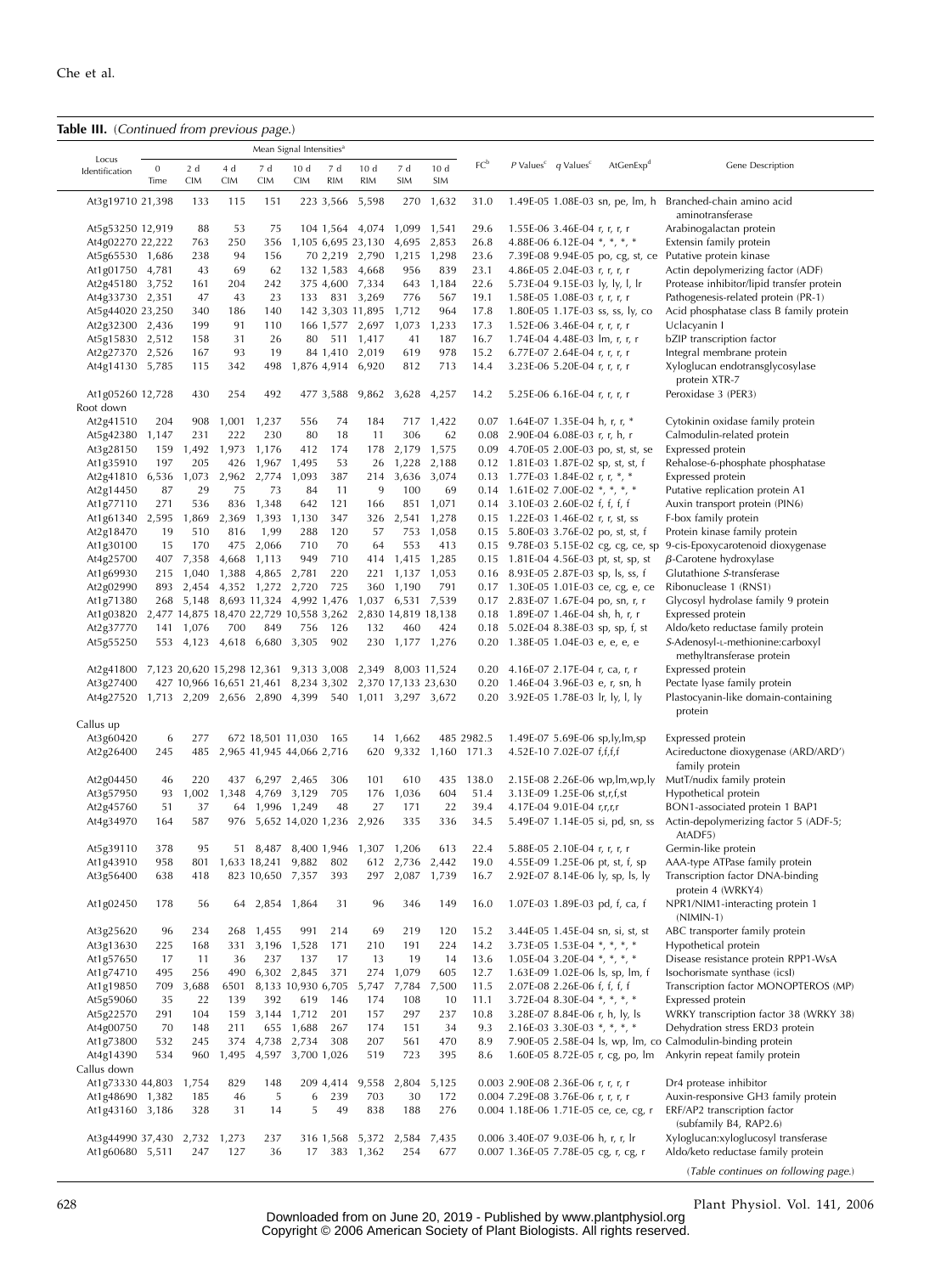Table III. (Continued from previous page.)

| Locus          |                  |                  |                  |                   |                   | Mean Signal Intensities <sup>a</sup> |                               |                   |                   |                 |                                           |                         |                                        |                                                                   |  |
|----------------|------------------|------------------|------------------|-------------------|-------------------|--------------------------------------|-------------------------------|-------------------|-------------------|-----------------|-------------------------------------------|-------------------------|----------------------------------------|-------------------------------------------------------------------|--|
| Identification | $\Omega$<br>Time | 2d<br><b>CIM</b> | 4d<br><b>CIM</b> | 7 d<br><b>CIM</b> | 10d<br><b>CIM</b> | 7 d<br><b>RIM</b>                    | 10 <sub>d</sub><br><b>RIM</b> | 7 d<br><b>SIM</b> | 10d<br><b>SIM</b> | FC <sup>b</sup> | $P$ Values <sup>c</sup>                   | $q$ Values <sup>c</sup> | AtGenExp <sup>d</sup>                  | Gene Description                                                  |  |
| At1g51860      | 1,529            | 762              | 271              | 15                | 18                | 233                                  | 787                           | 170               | 81                |                 | 0.010 1.97E-05 1.00E-04 r, r, r, r        |                         |                                        | Leu-rich repeat protein kinase                                    |  |
| At3g62040      | 6,989            | 797              | 527              | 85                | 188               | 982                                  | 3,809                         | 518               | 841               |                 | 0.012 5.27E-08 3.30E-06 r, r, r, r        |                         |                                        | Haloacid dehalogenase-like hydrolase<br>protein                   |  |
| At5g59090      | 16,582           | 1.174            | 436              | 213               | 88                | 2,648                                | 6,910                         | 4,400             |                   |                 | 11,315 0.013 8.65E-07 1.46E-05 r, r, r, r |                         |                                        | Subtilisin-like Ser protease (subtilase)                          |  |
| At5g53980      | 1,142            | 713              | 285              | 18                | 15                | 371                                  | 1,488                         | 301               | 681               |                 | 0.016 3.09E-08 2.46E-06 r, r, $*, *$      |                         |                                        | Homeodomain Leu zipper class I<br>$(HD-Zip I)$                    |  |
| At1g27030      | 8,147            | 1,526            | 1,040            | 134               | 378               | 4,686                                | 8,489 6,785                   |                   | 8,251             |                 | $0.016$ 1.32E-07 5.32E-06 r, r, r, r      |                         |                                        | Expressed protein                                                 |  |
| At4g01440      | 2,836            | 716              | 478              | 47                | 20                | 754                                  | 917                           | 237               | 205               | 0.017           | 4.21E-04 9.08E-04 r, r, r, r              |                         |                                        | Nodulin MtN21 family protein                                      |  |
| At5g17820      | 25.559           | 10,539           | 6,623            | 445               | 891               | 7,113                                | 16,637                        | 4,904             | 2,677             |                 | 0.017 6.45E-06 4.76E-05 r, r, r, r        |                         |                                        | Peroxidase 57 (PER57)                                             |  |
| At4g12480      | 17,572           | 26,080           | 20,771           | 314               | 342               | 1,897                                | 5,607                         | 3,023             | 917               |                 |                                           |                         | 0.018 9.36E-09 1.68E-06 lc, sh, ss, r  | pEARLI 1; protease inhibitor/lipid<br>transfer protein (LTP)      |  |
| At2g21045      | 19,070           | 7,631            | 1,667            | 369               | 399               | 2,741                                | 13,756 1,921                  |                   |                   |                 | 1,856 0.019 4.81E-08 3.18E-06 r, r, r, r  |                         |                                        | Senescence-associated protein                                     |  |
| At5g66390      | 6,496            | 1,773            | 313              | 129               | 159               | 2,323                                | 4,822 1,604                   |                   | 2,383             |                 | $0.020$ 2.53E-11 1.18E-07 r, r, r, r      |                         |                                        | Peroxidase 72 (PER72)                                             |  |
| At1g67330      | 9,150            | 4,544            | 1,832            | 232               | 653               | 2,724                                | 5,865 3,471                   |                   | 3.101             |                 | 0.025 3.99E-08 2.86E-06 r, r, r, r        |                         |                                        | Expressed protein                                                 |  |
| At3g19030      | 11,251           | 2,015            | 772              | 288               | 395               | 4,398                                | 9,330 4,229                   |                   | 4.280             |                 |                                           |                         | 0.026 1.87E-08 2.11E-06 ss, ss, lm, lm | Expressed protein                                                 |  |
| At4g12470      | 18,137           | 25,547           | 14,123           | 562               | 429               | 1,211                                | 9,030 1,752                   |                   | 4.743             |                 |                                           |                         | 0.031 2.77E-07 7.91E-06 ss, ss, ss, h  | pEARLI 1-like; protease<br>inhibitor/lipid transfer protein (LTP) |  |
| At1g08325      | 4,919            | 1,167            | 783              | 164               | 104               | 960                                  | 2,089                         | 885               | 821               |                 | 0.033 3.27E-06 3.12E-05 $*, *, *, *$      |                         |                                        | Leu zipper protein                                                |  |
| At5g44530      | 1,074            | 203              | 146              | 36                | 29                | 338                                  | 544                           | 279               | 417               | 0.034           |                                           |                         | 5.36E-05 1.97E-04 lr, e, sn, ly        | subtilisin-like Ser protease<br>(subtilase)                       |  |

<sup>a</sup>Means from three independent replications. b <sup>b</sup>FC for SIM 7 d/SIM 0 time, for CIM 7 d/CIM 0 time, and for RIM 7 d/RIM 4 d CIM.  ${}^cP$  and  $q$  values for the comparison used in computing FC. Four tissues with the highest expression levels according to the Expression Atlas of Arabidopsis Development in AtGenExpress.

In root development, genes were rank ordered by comparing 7 d RIM to 4 d CIM. Those times were chosen because the expression pattern most common to up-regulated root development-specific genes was one that declined during CIM preincubation and rose again on transfer to RIM. Several peroxidases numbered among the highly up-regulated root-specific genes (Table III), including peroxidase ATP12a (At1g05250; Fig. 3D). The peroxidases are most likely involved in cell wall or vascular synthesis in root development. The other most highly up-regulated root-specific genes encoded a germin-like protein (At5g38930; Fig. 3E) and glutathione S-transferase (At1g49860). Again, as might be expected, many of the top 20 genes (13 out of 19 for which there are data in AtGenExpress) specifically up-regulated during root regeneration represent genes that are most highly expressed in roots. The most highly down-regulated genes were a fairly heterogeneous group but included a cytokinin oxidase (At2g41510; Fig. 3F) and two genes encoding proteins involved in carotenoid metabolism (At1g30100 and At4g25700; Table III). In callus development, callus development-specific genes were rank ordered by fold increase in the comparison of estimated mean expression levels at 7 d CIM with 0 time (Table III). The most highly up-regulated genes in callus development encoded an unknown, expressed protein (At3g60420; Fig. 3G) and acireductone dioxygenase (At2g26400; Fig. 3H). The top 20 most highly up-regulated genes during callus development were a mixed group of genes with respect to where they are ultimately most highly expressed in plants. The most highly down-regulated genes included a DR4 protease inhibitor (At1g73330; Fig. 3I), two peroxidase genes (At5g17820 and

At5g666390), a couple of pEARLI 1 genes (At4g12480 and At4g12470), and two that encoded subtilases (At5g59090 and At5g44530; Table III). Here, the most highly down-regulated genes were root-specific genes (12 out of 19) possibly reflecting a dedifferentiation process in root explants during callus development.

To gain a better understanding of the regulation of large groups of genes on different developmental pathways, we focused on the expression of transcription factors that are specifically up-regulated on one pathway, but not the others. No single class of transcription factors dominated any one pathway (Supplemental Table II), however, several genes specifically up-regulated on the shoot development pathwayencoded A-type ARRs, such as ARR15 (At1g74890) and ARR16 (At2g40670; Table III). Some A-type ARRs are thought to be non-DNA-binding gene expression regulators (Imamura et al., 1999). Examples of more conventional transcription factors in top 20 list of shoot development-specific up-regulated genes include a basic helix-loop-helix protein (At2g40200) and two ERF/AP2 transcription factors (At5g25190 and At5g13330; Fig. 3J). The expression pattern of Rap2.6L, one of the ERF/AP2 transcription factors, was confirmed by RT-PCR analysis (Fig. 3K).

#### Function of RAP2.6L in Shoot Development

RAP2.6L was selected for further study because preliminary evidence from T-DNA insertion lines indicated that the gene functions during shoot regeneration in culture. Three Salk T-DNA lines (designated here as rap2.6L-1, -2, and -3) available at the time when this study was initiated were made homozygous as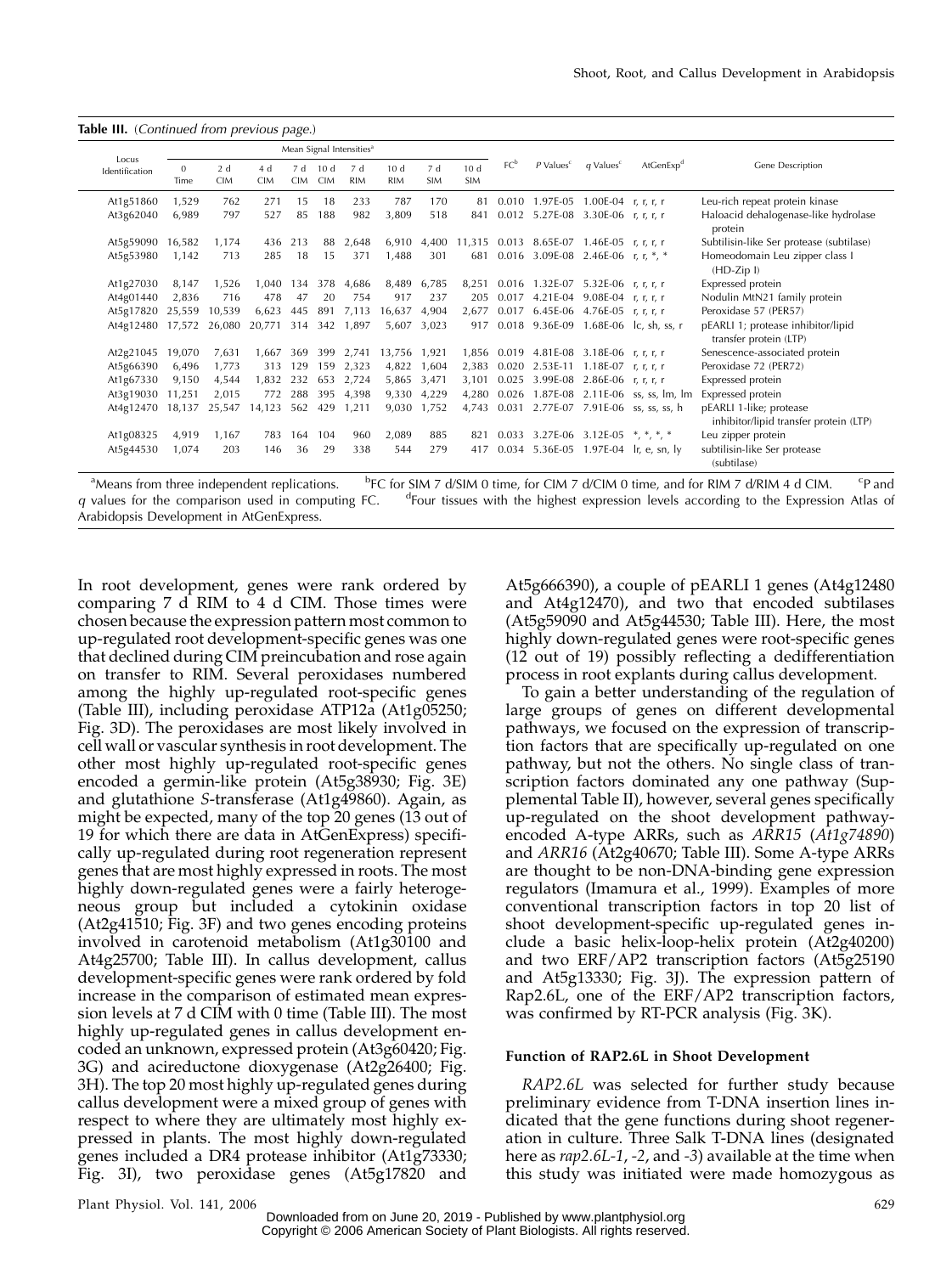

Figure 3. Examples of genes specifically up- or down-regulated on one developmental pathway. Most highly up-regulated (A and B) and down-regulated (C) shoot development-specific genes, most highly up-regulated (D and E) and down-regulated (F) root development-specific genes, and most highly up-regulated (G and H) and down-regulated (I) callus development-specific genes. Expression pattern of Rap2.6L ERF/AP2 transcription factor, At5g13330, a shoot development-specific gene (J). Data in A to J drawn from Supplemental Table I and Table II. Error bars represent SE. Note the insert with the expanded signal intensity scale in C and the broken scale in I. K, Semiquantitative RT-PCR of the expression profiles of Rap2.6L. At3g62250 (UBQ5) was used as a control.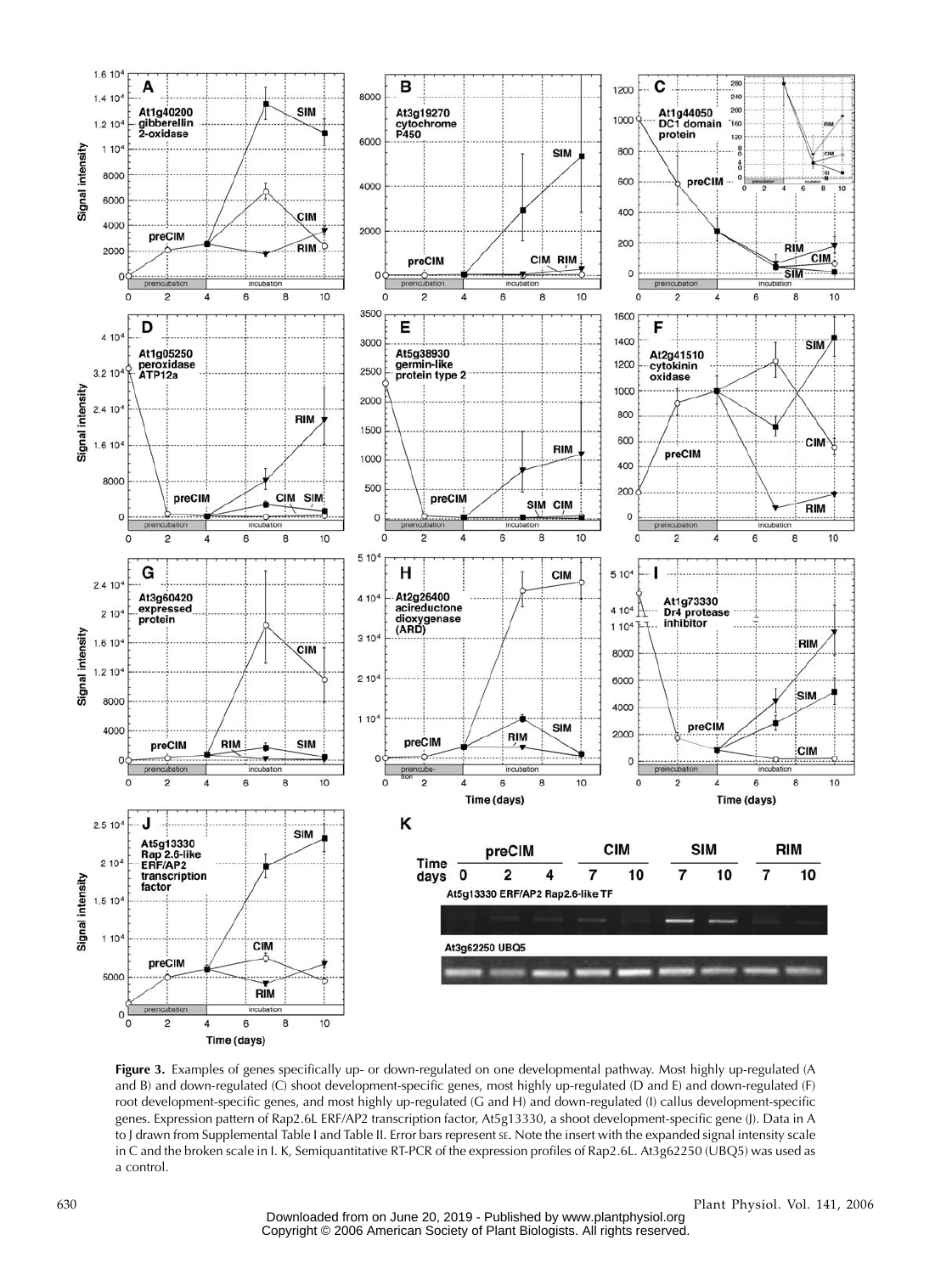determined by PCR analysis (Fig. 4A). The T-DNA in rap2.6L-1 is inserted 1 bp upstream from the start of transcription. T-DNAs in both rap2.6L-2 and -3 appeared to be compound insertions (with two left borders [LBs]) and located in the single, large intron (Fig. 4A). Homozygous lines were recovered and assayed for the presence of transcripts. Full-length transcripts were observed in wild type but only trace amounts, if any, in rap2.6L-1, 2, and 3 when assayed at 10 d SIM during shoot development in root explants (Fig. 4B). Transcript levels were severely reduced in the T-DNA insertion mutants during seedling development as well (data obtained for rap2.6L-2 not shown), however, the mutants had no obvious seedling or mature plant phenotype.

However, shoot formation in culture in rap2.6L-2 was severely impaired. There were fewer shoots after 17 d SIM (0.63  $\pm$  0.03 shoots/explant; Fig. 4D) compared to wild type  $(1.64 \pm 0.20 \text{ shoots}/\text{explant}; \text{Fig.}$ 4C). In addition, the shoots on rap2.6L-2 explants were smaller and less green giving an overall appearance of much diminished shoot formation in the mutant com-

pared to wild type. The rap2.6L-1 and -3 mutants behaved similarly (data not shown), providing additional evidence that the shoot regeneration phenotype is, indeed, due to the T-DNA mutation. Attempts were made to rescue rap2.6L-2 with a 35S promoter: RAP2.6L-myc cDNA construct. The construct was partially successful in restoring the shoot regeneration phenotype (Fig. 4E).

To further confirm that the T-DNA insertions in the RAP2.6L gene were most likely responsible for the shoot regeneration phenotype, rap2.6L-2 was crossed with wild type and F2s, generated by selfing F1s, were analyzed for the segregation of the T-DNA and the defect in shoot regeneration. The F2 segregants yielded 28 wild type:45 heterozygous T-DNA:23 homozygous T-DNA, which approximated a 1:2:1 pattern  $\tilde{p}(\chi^2 = 0.895, P = 0.639)$ , consistent with the expected pattern for a single mutant locus. To determine if the shoot regeneration phenotype cosegregated with the T-DNA, root explants from  $F_2$  progeny were sorted into categories (wild type, T-DNA homozygotes, and heterozygotes) based on PCR genotyping, and

> Figure 4. T-DNA insertion mutations in RAP2.6L. A, Map showing the insertion points and the structure of the T-DNA inserts in RAP2.6L. T-DNAs in rap2.6L-2 and rap2.6L-3 are inverted repeat inserts in the single intron of RAP2.6L. B, Northern-blot of RNA from wild type and rap2.6L-1, 2, and 3 root segments at 10 d SIM hybridized to <sup>32</sup>P-labeled RAP2.6L probe. Arrow indicates size of full-length transcript. Lanes were loaded with  $10 \mu g$  total RNA. C, Shoot regeneration from root explants (13 d SIM) of wild-type seedlings. D, rap2.6L-2 homozygous line. E, Selected T1 population of 35S promoter:RAP2.6L cDNA construct in a rap2.6L-2 line demonstrating the rescue of rap2.6L-2 by RAP2.6L cDNA. F, Selected T1 population of 35S promoter:RAP2.6L-EAR motif construct. G, Fourteen day wild type seedlings. H, Fourteen day 35S promoter:RAP2. 6L-EAR motif seedling. Note that cotyledons are misshapen and tend to clasp

the apex. Bar  $= 1$  mm.



Plant Physiol. Vol. 141, 2006 631

Downloaded from on June 20, 2019 - Published by [www.plantphysiol.org](http://www.plantphysiol.org) Copyright © 2006 American Society of Plant Biologists. All rights reserved.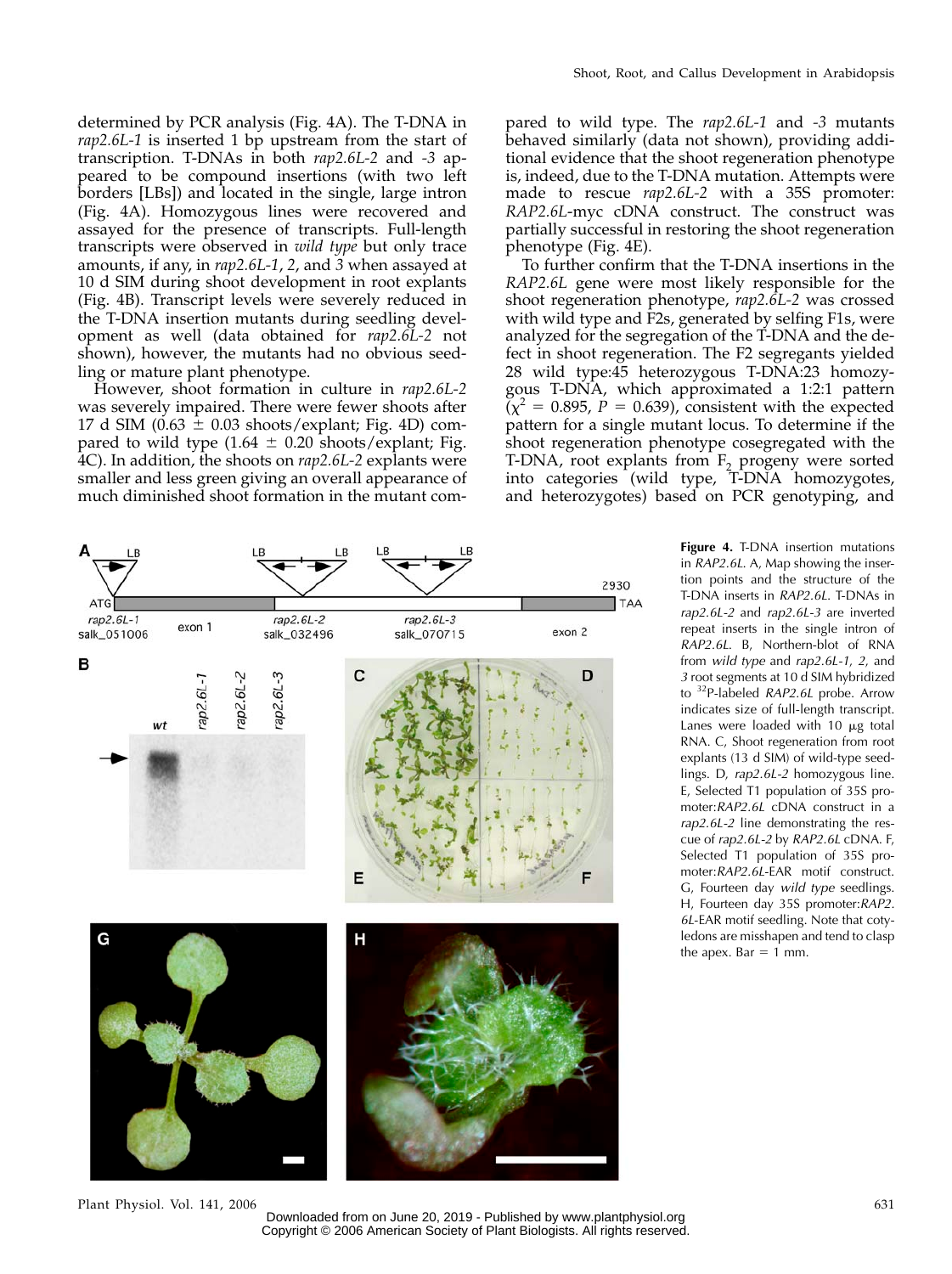explants groups were scored for percent explants forming shoots and for greenness of shoots. In the wildtype group, 80% (24/30) of explants formed shoots all of which were dark green; in the T-DNA heterozygote group, 96% (28/29) formed shoots, all of which were also dark green; in the T-DNA homozygote group, 45% (15/33) formed shoots, all of which were smaller and light green. We conclude from these observations that the mutant is recessive and the phenotype cosegregates with the T-DNA, indicating that the T-DNA insertion in the RAP2.6L gene is most likely responsible for the shoot regeneration trait.

We also investigated the function of RAP2.6L in shoot development by fusing an ERF-associated amphiphilic repression (EAR) motif to the C terminus of the protein. EAR motifs generally function as transcriptional repressors (Ohta et al., 2001; Hiratsu et al., 2003). Root explants from  $T_1$  seedlings bearing the 35S promoter: $RAP2.6L-$ EAR fusion were clearly defective in shoot formation in the standard shoot regeneration system (Fig. 4F).  $T_0$ plants bearing the EAR fusion also showed extensive growth defects as seedlings, although transformants differed in the severity of phenotypes. Cotyledons did not fully expand, often forming callus and tending to curl and loosely clasp the apex (compare wild type in Fig. 4G to the seedling bearing the EAR motif fusion in Fig. 4H). The plants with less severe phenotypes were self fertile, and  $T_1$  and  $T_2$  generations showed the same seedling phenotypes (data not shown).

## Localization of Gene Expression

To strengthen the claim that RAP2.6L is a transcription factor, we examined the subcellular localization of RAP2.6L-β-glucuronidase (GUS) translational fusions under the control of the native RAP2.6L promoter in transgenic Arabidopsis plants. RAP2.6L promoter:RAP2.6L-GUS expression was examined in trichomes where it was localized to the large endoreduplicated nucleus of the stalk cell (Fig. 5, A–D). A comparable construct using yellow fluorescent protein (YFP; 35S promoter:RAP2.6L-YFP) showed that the protein was largely localized to nuclei in roots (Fig. 5, E and F). Thus, the subcellular localization of RAP2.6L translational fusions is consistent with its predicted function as a transcription factor.

To determine where RAP2.6L is expressed in seedlings, transcriptional fusions (RAP2.6L promoter:GUS constructs) were developed. In untreated seedlings, the construct was largely expressed in the shoot apex and vasculature of roots and leaves (Fig. 6). One very interesting feature was that expression in leaf lamina declined as a frontal wave that traversed down the young leaf as it expanded (see arrows in Fig. 6, B and C). The pattern is very reminiscent of sink-to-source transitions that likewise move as a front down young leaves as they grow (Leisner et al., 1992; Leisner and Turgeon, 1993). It would be interesting to determine if the two fronts correspond.

Transcriptional fusions were also used to confirm whether up-regulation in RAP2.6L gene expression in



Figure 5. Subcellular localization of RAP2.6L in trichomes and root segments from transgenic seedlings bearing the translational fusion construct RAP2.6Lpromoter:RAP2.6L-GUS. A and C, Fluorescence images of trichomes from (7-d-old) seedlings subjected to DAPI staining. B and D, Bright-field image of the same trichomes in transgenic seedlings stained for GUS. E and F, Fluorescent images of root segment from a transgenic seedling expressing a 35S promoter: RAP2.6L-YFP construct stained with and visualized for DAPI (E) and YFP (F).

root explants during incubation on SIM is, indeed, a transcriptional phenomenon. GUS was expressed at low levels in root vasculature at day 0 and during preincubation on CIM, however, GUS expression increased dramatically when explants were incubated on SIM (Fig. 7A). Thus, the up-regulation of RAP2.6L has, at least, a strong transcriptional component. RAP2.6L promoter activity (GUS staining) was most intense in regions of the root explant where callus had

Downloaded from on June 20, 2019 - Published by [www.plantphysiol.org](http://www.plantphysiol.org) Copyright © 2006 American Society of Plant Biologists. All rights reserved.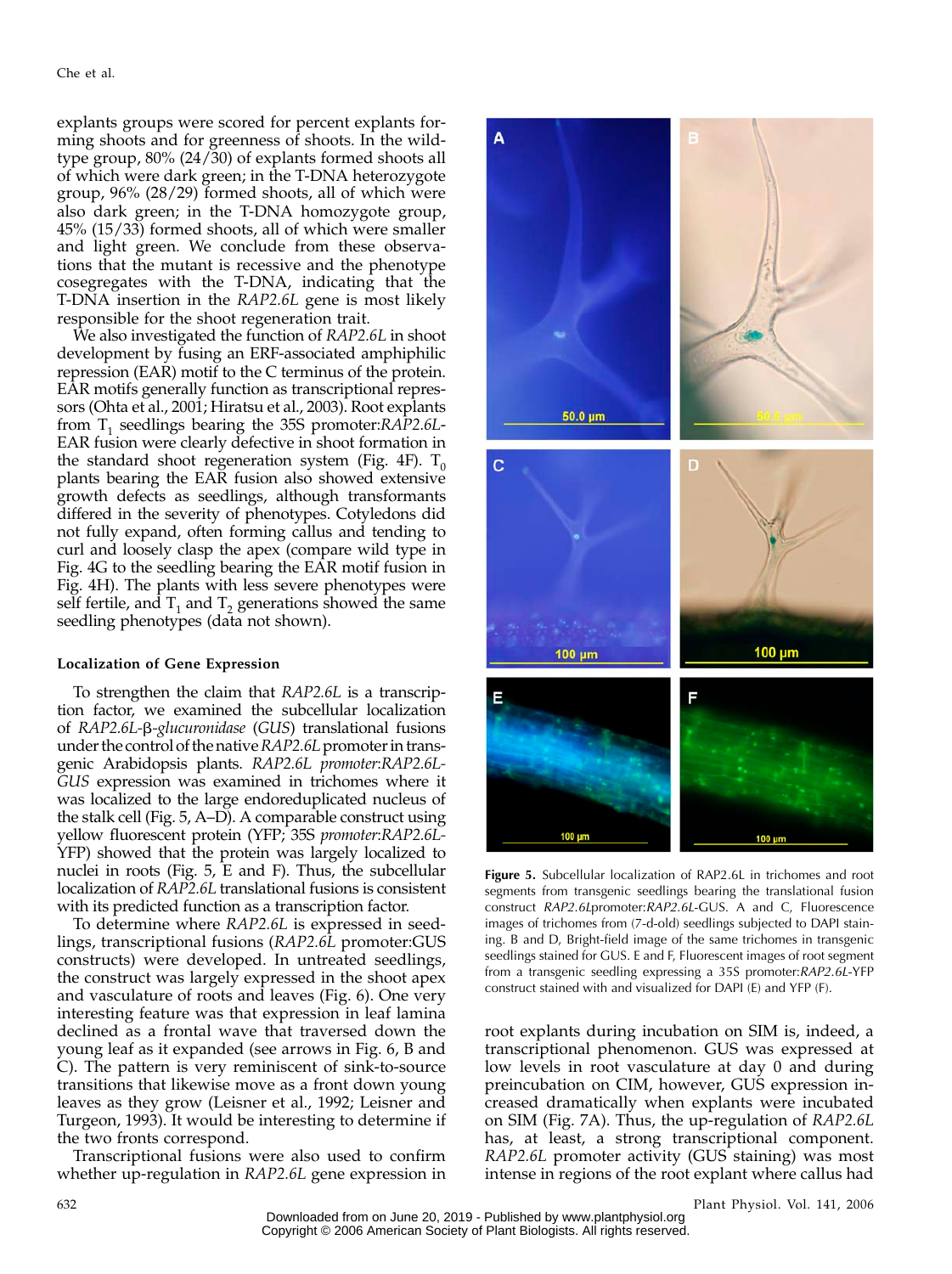

Figure 6. Localization of RAP2.6L expression in seedlings. Whole seedling expression patterns are shown for the transcriptional fusion construct RAP2.6Lpromoter:GUS. A, Three day seedlings. B, Seven day seedlings. C, Fourteen day seedlings. Bars  $= 1$  mm.

formed, particularly at the ends of the explanted root segments (Fig. 7A). In cross-sectional view, GUS staining was localized to sites of cell proliferation (Fig. 7, B and C). GUS staining is shown at 7 d SIM, at a time when callus formation is easily recognizable. At this stage the epidermis has deteriorated and the vascular bundle broken apart. Callus tissue, most likely derived from the pericycle and/or vascular parenchyma in the intact root, is heavily GUS stained. It is from this tissue that organs regenerate, however, RAP2.6L expression well precedes any evidence of organ primordia formation (Cary et al., 2002).

# Downstream Targets of RAP2.6L Expression

Since the T-DNA insertion mutation rap2.6L-2 severely down-regulates the expression of the gene, we attempted to measure the impact of the mutation on the expression of other genes during shoot regeneration as determined by Affymetrix DNA chip analysis. This experiment was performed using three independent wild-type samples and two independent mutant samples. Twenty-four genes showed more than 10-fold down-regulation in rap2.6L-2 compared to wild type when controlling the FDR at the 0.05 level (Table IV; Supplemental Table III). The RAP2.6L gene itself was down-regulated over 30-fold when rap2.6L-2 was compared to wild type. The two most highly down-regulated genes at 10 d SIM are of unknown

function; one (At3g05730) is a shoot developmentspecific gene that is highly up-regulated during shoot development. Others that were significantly downregulated included cellulose synthetase, subtilisin-like Ser protease,  $\beta$ -glucosidase, and so forth. Further down the list was CUP SHAPED COTYLEDON2 (down 2.4-fold), a gene that acts redundantly with CUC1 to activate SHOOT MERISTEMLESS expression and to specify shoot meristem formation (Aida et al., 1997; Aida et al., 1999; Takada et al., 2001; Daimon



Figure 7. Time course and localization of RAP2.6L expression during shoot regeneration in root explants. A, Root explants from RAP2.6Lpromoter:GUS seedlings were subjected to shoot regeneration conditions and stained for GUS expression at the times indicated. B and C, Cross section of GUS-stained roots at 7 d SIM. At this stage, the epidermal layer and most of the vascular bundle have deteriorated; the cortical and endodermal layers are largely unstained. Callus, most likely derived from the pericycle and vascular parenchyma, show GUS staining. D, Semiquantitative RT-PCR of the induction of CUC2 in wild type and in rap2.6L-2. Expression at 10 d SIM was compared to day 0. At3g62250 (UBQ5) was used as a control.

Plant Physiol. Vol. 141, 2006 633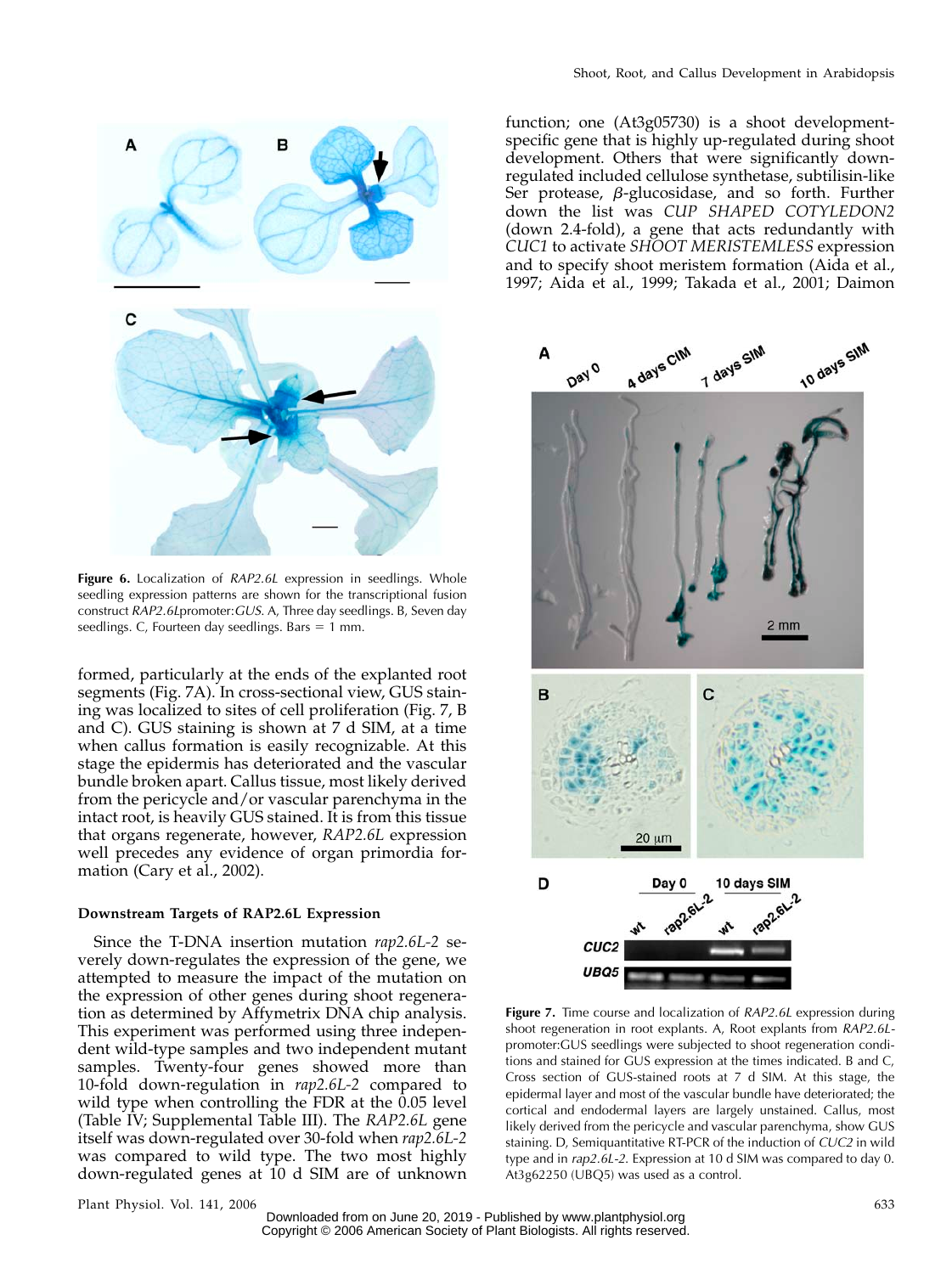# Table IV. Down regulation of Arabidopsis genes in rap2.6L-2 mutant

Experiment was performed with three independent wild-type samples and two independent mutant samples. RNA samples were taken at 10 d SIM under standard shoot regeneration conditions as shown in Figure 1. Genes listed down to the break in the table showed more than 10-fold downregulation in rap2.6L-2 compared to wild type when controlling the FDR at the 0.05 level. The gene below the break, CUC2, showed lower FC, but was included because it is involved in shoot meristem specification.

| Locus Identification <sup>a</sup>                                                                       | FC <sup>b</sup> | $P$ Value $^{\rm b}$ | $q$ Value $^{b}$ | Descriptions                                         |
|---------------------------------------------------------------------------------------------------------|-----------------|----------------------|------------------|------------------------------------------------------|
| At3g05730                                                                                               | 82.6            | 2.21E-04             | 3.38E-03         | Unknown protein                                      |
| At1g23130                                                                                               | 40.4            | 7.41E-05             | 2.25E-03         | Bet v I allergen family protein                      |
| At5g13330                                                                                               | 33.4            | 3.17E-09             | 3.42E-05         | RAP2.6L                                              |
| At3g55970                                                                                               | 24.4            | 2.14E-04             | 3.35E-03         | Oxidoreductase, 2OG-Fe(II) oxygenase protein         |
| At4g18780                                                                                               | 22.0            | 1.54E-04             | 2.84E-03         | Cellulose synthase, catalytic subunit (IRX1)         |
| At3g16670                                                                                               | 21.2            | 2.05E-03             | 1.04E-02         | Unknown protein                                      |
| At3g54490                                                                                               | 21.1            | 6.08E-05             | 2.16E-03         | RNA polymerase II 23-kD polypeptide (rpb5)           |
| At1g01900                                                                                               | 19.9            | 5.94E-06             | 1.09E-03         | Subtilisin-like Ser protease                         |
| At1g52400                                                                                               | 16.7            | 2.39E-04             | 3.50E-03         | $\beta$ -Glucosidase                                 |
| At1g54020                                                                                               | 16.0            | 9.27E-04             | 6.81E-03         | Myrosinase-associated protein                        |
| At5g22460                                                                                               | 15.0            | 2.06E-04             | 3.28E-03         | Esterase/lipase/thioesterase family protein          |
| At1g80100                                                                                               | 14.2            | 2.38E-04             | 3.50E-03         | HPt phosphotransmitter                               |
| At3g54820                                                                                               | 13.2            | 4.69E-07             | 8.00E-04         | Aquaporin 2                                          |
| At5g24420                                                                                               | 12.5            | 9.23E-04             | 6.81E-03         | Glucosamine/galactosamine-6-P isomerase              |
| At4g05110                                                                                               | 12.0            | 2.78E-04             | 3.81E-03         | Equilibrative nucleoside transporter                 |
| At1g59500                                                                                               | 11.8            | 4.93E-03             | 1.72E-02         | Auxin-regulated protein GH3                          |
| At1g80130                                                                                               | 11.0            | 5.19E-04             | 5.13E-03         | Unknown protein                                      |
| At1g73120                                                                                               | 11.0            | 2.02E-03             | 1.03E-02         | Hypothetical protein                                 |
| At4g37710                                                                                               | 11.0            | 4.45E-04             | 4.77E-03         | VQ motif-containing protein                          |
| At3g15720                                                                                               | 10.9            | 6.68E-07             | 8.00E-04         | Putative polygalacturonase                           |
| At4g03880                                                                                               | 10.7            | 3.02E-03             | 1.28E-02         | Putative transposon protein                          |
| At3g59440                                                                                               | 10.2            | 1.07E-05             | 1.21E-03         | Calmodulin-like protein calcium-binding protein      |
| At4g26150                                                                                               | 10.2            | 1.16E-03             | 7.70E-03         | GATA-type zinc finger transcription factor           |
| At1g23730                                                                                               | 10.1            | 1.28E-05             | 1.21E-03         | Putative carbonic anhydrase                          |
| At5g53950                                                                                               | 2.4             | 1.07E-03             | 7.33E-03         | CUC <sub>2</sub>                                     |
| $^{8}Conoc$ showing more than 10 fold down requision, qualue threshold for TDNA comparisons $\leq 0.05$ |                 |                      |                  | $b_{\text{Low} + \text{ho}}$ comparison of ostimated |

<sup>a</sup>Genes showing more than 10-fold down-regulation, q-value threshold for T-DNA comparisons <0.05. <sup>b</sup> For the comparison of estimated mean expression values between wild type and rap2.6L-2.

et al., 2003; Hibara et al., 2003). CUC2 is highly upregulated at 10 d SIM (in comparison with day 0) in root explants from wild-type seedlings, but less upregulated in rap2.6L-2 (Fig. 7D). Of the 478 genes specifically up-regulated during shoot development, 175 (or approximately 35%) were down-regulated more than 1.5-fold in the rap2.6L-2 mutant compared to wild type (Supplemental Table III). Some of these shootspecific genes might be down-regulated because they are immediate targets of RAP2.6L action. Others may be indirect targets removed several steps from RAP2.6L. Nonetheless, the impact of the rap2.6L-2 mutant demonstrates the pivotal role of RAP2.6L early in the program of gene expression during shoot regeneration.

## DISCUSSION

The developmental system described here is a powerful tool for studying gene expression during organogenesis in plants. By profiling gene expression during CIM preincubation and during early shoot, root, and callus regeneration, we have developed a framework to define molecular signatures for the different developmental processes.

Many of the genes up-regulated during early stages of shoot development were genes that respond to cytokinin induction, most notably the A-type ARRs (Brandstatter and Kieber, 1998; D'Agostino et al., 2000; Sakai et al., 2000; Hwang and Sheen, 2001; Sakai et al., 2001; Hutchison and Kieber, 2002; Hwang et al., 2002; Rashotte et al., 2003; To et al., 2004). A HK (AHK1) associatedwithosmotic responses (Uraoet al., 1999),GAmetabolism and response genes, and a variety of transcription factors were also prominently up-regulated during early shoot development. Because this period in shoot regeneration is also characterized by the formation of green callus, many genes involved in the development of the photosynthetic apparatus were up-regulated.

The genes associated with the acquisition of competence and those that are unique to callus formation were more difficult to categorize. During CIM preincubation, cells in the explants are thought to dedifferentiate and acquire competence to respond to subsequent shoot induction signals. As pointed out, a gene involved in chromatin remodeling, a GNAT, and several transcription factors were highly up-regulated at that time. At later stages of CIM incubation (such as 10 d CIM), cells proliferate and form undifferentiated callus tissue. Many genes that were specifically up-regulated are

634 Plant Physiol. Vol. 141, 2006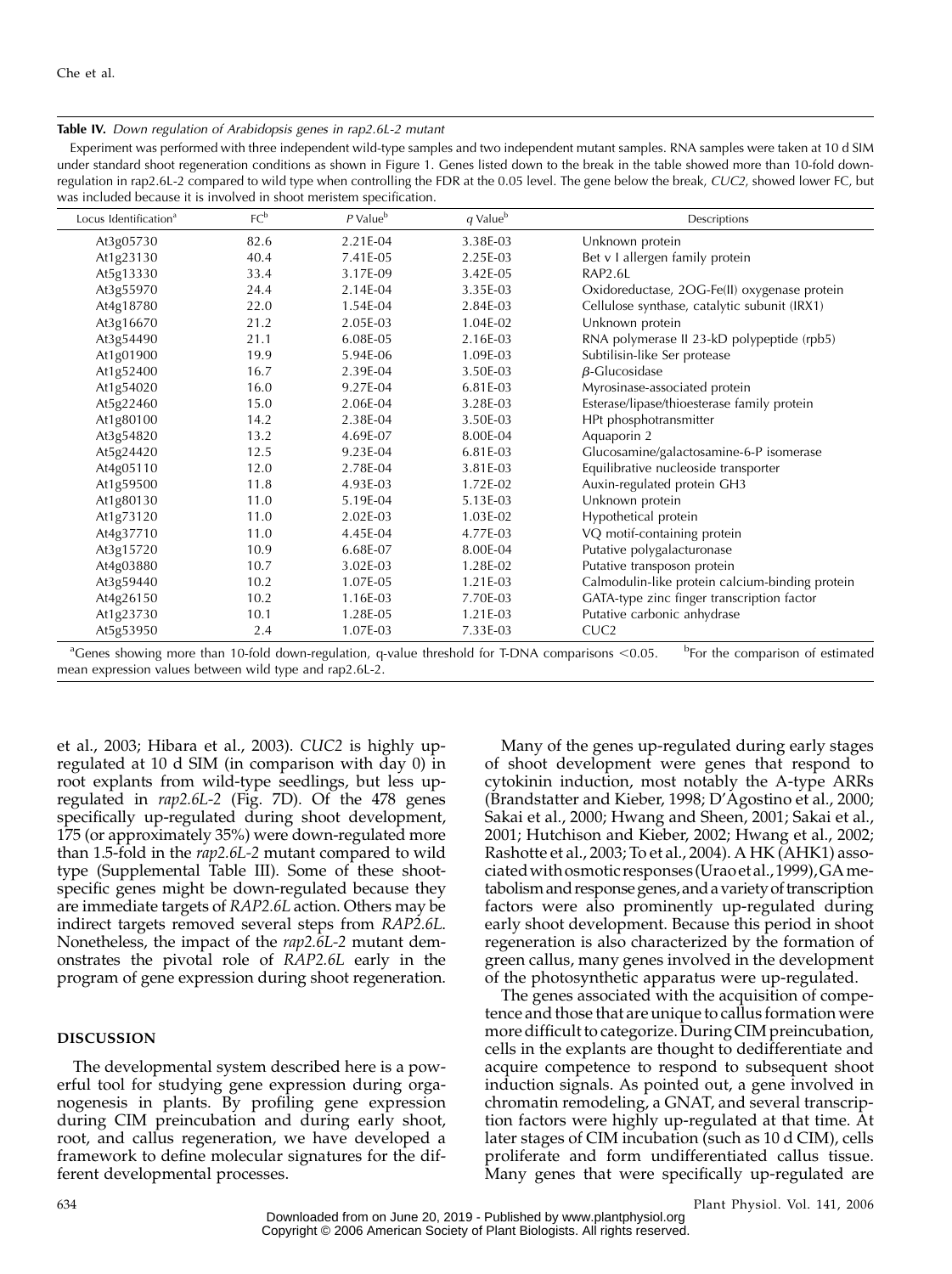stress-related factors such as genes encoding a AAAtype ATPase family protein, ATP-binding cassette (ABC) transporter, and a WRKY 38 stress-response transcription factor. Similar stress-related genes form the molecular signature for pluripotent animal cells (Ramalho-Santos et al., 2002), which like plant callus tissue retain their stemness or ability to give rise to other more differentiated tissues.

Many of the genes specifically up-regulated during root development on RIM were expressed at high levels on day 0, in the mature root. It might be expected that the molecular signatures for early callus and root regeneration would be quite similar since both represent growth on auxin-rich medium. The most obvious difference was the number of root development-specific genes associated with cell wall and vascular development: peroxidases, extensin, arabinogalactan protein, xyloglucan endotransglycosylase, and so forth.

In this study, we also began to dissect the control of the large-scale gene expression changes that take place during early shoot development. We focused on RAP2.6L (At5g13330), a gene encoding an ERF/AP2 transcription factor, because it was one of the transcription factor genes specifically and highly up-regulated during early shoot development. T-DNA mutations in RAP2.6L reduced the efficiency of shoot regeneration in culture and significantly knocked down the expression of approximately 35% of the 478 genes that are specifically up-regulated on SIM. This would tend to indicate that RAP2.6L acts early and plays a pivotal role during the shoot regeneration process. High on the list of genes impacted by the  $rap2.6L-2$  mutation were genes such as those encoding the catalytic subunit of cellulose synthase, a RNA polymerase II subunit, a subtilisin-like Ser protease, a HPt phosphotransmitter, and a GATAbinding transcription factor. Further down the list, but still significantly down-regulated in the mutant was CUC2, a gene along with CUC1 that is important for shoot regeneration and meristem specification (Aida et al., 1997; Aida et al., 1999; Takada et al., 2001; Daimon et al., 2003; Hibara et al., 2003). Although many genes are down-regulated during shoot regeneration by the rap2.6L-2 mutation, we do not know what genes are the direct targets of RAP2.6L action.

We found that a RAP2.6L promoter:GUS construct was expressed in seedlings, primarily in the shoot apex and the vasculature. Tissue-specific microarray expression data from AtGenExpress (http://www. arabidopsis.org/info/expression/ATGenExpress.jsp) confirms that RAP2.6L transcripts are present at highest levels in germinating seedlings and in the developing cotyledons. In RAP2.6L constructs bearing the transcriptional repressor EAR motif (35S promoter: RAP2.6L-EAR), the most obvious phenotype is a defect in cotyledon development. The RAP2.6L-EAR-expressing seedlings bore curled, not fully expanded cotyledons, often intercalated with nonchlorophyllous callus.

RAP2.6L is up-regulated when root explants are transferred onto cytokinin-rich SIM, however, there

are conflicting observations whether cytokinin alone is sufficient to up-regulate the expression of the gene. For example, we have treated seedlings with various concentrations of cytokinin and at various times (usually hours) and not observed up-regulation in RAP2.6L promoter:GUS expression. Also, microarray data at AtGenExpress indicate that RAP2.6L is not significantly up-regulated in seedlings of a similar age treated with transzeatin  $(1 \mu M)$ . On the other hand, Brenner et al. (2005) reported that RAP2.6L transcripts increase 2-fold after 15 min BA treatment of 5-d-old seedlings. In our study, we looked at much later time points, and furthermore, root explants were subject to culture conditions (CIM preincubation) that may precondition tissues to respond to cytokinin signals. Thus, the cytokinin signal may also require the appropriate developmental context in which to activate RAP2.6L.

Finally, the observation that seedlings develop normally, but shoots do not efficiently regenerate in the rap2.6L-2 mutant argues that the gene malfunction is less well compensated during shoot regeneration in culture than during shoot formation in seedling development. However, the huge loss in expression of many shoot-specific genes during shoot regeneration in rap2.6L-2 demonstrates the key role for this gene in shoot regeneration.

## MATERIALS AND METHODS

#### Plant Material and Culture Conditions

Arabidopsis (Arabidopsis thaliana) seedlings (ecotype Columbia-0) were grown for 7 d on plant nutrient solution medium (Che et al., 2002). Five millimeter root segments were cut and transferred to CIM: Gamborg's B5 medium (Gamborg et al., 1968) with 0.5 g/L MES, 2.2  $\mu$ M 2,4-dichlorophenoxyacetic acid,  $0.2 \mu$ M kinetin, and  $0.8\%$  agarose. Explants were preincubated on CIM for 4 d and then transferred to SIM containing  $5.0 \mu$ M isopentenyladenine and 0.9  $\mu$ M IAA, fresh CIM, or RIM containing 0.9  $\mu$ M IAA.

#### RNA Extraction and Profiling

Total RNA was isolated from plant tissues by TRIzol (Life Technologies, Gibco-BRL) extraction. Precipitated RNA was solubilized in water treated with 0.1% (v/v) diethyl pyrocarbonate and purified with a RNeasy kit (Qiagen). Purified RNA was assessed for integrity using an Agilent 2100 Bioanalyzer. Gene expression patterns were profiled using Affymetrix Arabidopsis 22K GeneChips according to procedures described by Che et al. (2002). Expression data were analyzed with SAS version 9.1 (Inc SI), R version 1.9.0 (R Development Core Team RFfSC; R: A language and environment for statistical computing, http://www.R-project.org [Vienna, Austria]).

Semiquantitative RT-PCR analysis was used to confirm various expression patterns determined by microarray. Two micrograms of total RNA were reverse transcribed using Ready-To-Go You-Prime first-strand beads (Amersham) in a 33  $\mu$ L reaction. PCR was carried out using 2  $\mu$ L of the RT reaction as template. Cycle numbers were optimized for each sample to obtain data in the exponential range. Amplified DNA fragments were separated on 2% agarose gel and stained with ethidium bromide. The primers used for amplification were as follows.

Ubiquitin 5 (At3g62250): UBQ5F (5'-CTTGAAGACGGCCGTACCCTC-3'), UBQ5R (5'-CGCTGAACCTTTCAAGATCCATCG-3'); At2g23170: IAAaseF TCCTCACAAGCTCTGGGACA, IAAaseR CGTTAGGGCTCGTGTACACG; At2g23060: AcetF CCTCATGCTGGTGGCTGAGA, AcetR ATTGACGGAAG-CGTGATTGT; At2g03850: LEAFATGATGCCTCACAGAAAGCT, LEAR TGG-AGGCATTATAGCTTCTT; At1g75880: EXL1F GATATTGTAGCGGAAGAGCT, EXL1R CTGAGCAAAAGAACGAGCATTRAP; RAP2.6-like transcription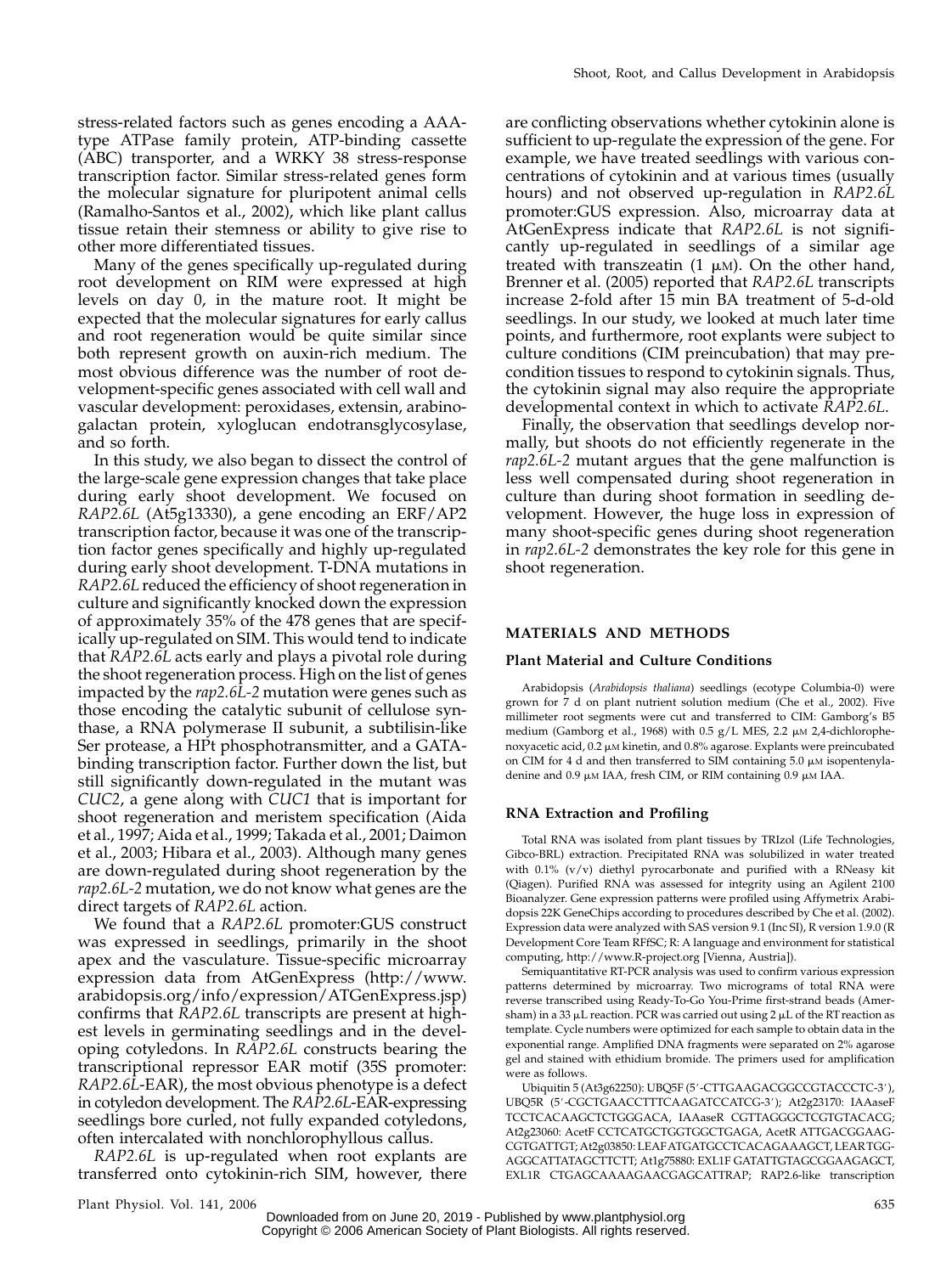factor (RAP2.6L; At5g13330): Rap2.6-likeF (5'-ACCAGACCAAGATC-AACCAAGA-3'), Rap2.6-likeR (5'-TTATTCTCTTGGGTAGTTATAA-3'); CUC2 (At5g53950): CUP3 (5'-CAGCCAATATCTTCCACCGGG-3'), CUP11 (5'-GGAGAGGTGGGAGTGAGACGGA-3').

## Microarray Experimental Design and Statistical Analysis

Microarray experiments to identify shoot, root, and callus-specific genes were designed as a randomized complete block design with two independent replications. Within each replication, 10 plates of root explants were randomly assigned to each of the nine time points as indicated. A total of 18 Affymetrix ATH1 GeneChips were used to measure expression in pools of root explants, with one GeneChip per combination of time point and replication.

SAS software was used to conduct a separate ANOVA for each of 22,810 probe sets. Signals were normalized by scaling all GeneChips to a target intensity of 1,500 (see Affymetrix GeneChip GCOS manual: http://www. affymetrix.com/products/software/specific/gcos.affx). The natural logarithm of the scaled signal measure was used as the response variable for each ANOVA. The ANOVA model for each gene included replication and time point effects (with 1 and 8 degrees of freedom, respectively) along with an error term (8 degrees of freedom) essential for testing the statistical significance of observed time point differences. The F test for differences among time point means was used to identify genes in which expression was not constant across all conditions.

To identify genes specifically up- and down-regulated during shoot, root, and callus development, several contrasts of time point means were implemented for each gene as part of our ANOVA. Specific contrasts included a comparison of 10 d SIM with each of 4 d CIM, 7 d CIM, 10 d CIM, 7 d RIM, and 10 d RIM to identify shoot development-specific genes; a comparison of 10 d RIM with 4 d CIM, 7 d CIM, 10 d CIM, 7 d SIM, 10 d SIM to identify root development-specific genes; and a comparison of 10 d CIM to 4 d CIM, 7 d RIM, 10 d RIM, 7 d SIM, and 10 d SIM to identify callus development-specific genes.

A set of  $22,810$  P values was obtained for the F test for time point differences and each of the other seven contrasts of time point means. Each of these sets of  $P$  values was converted to  $q$  values using an  $R$  implementation ( $R$ Development Core Team RFfSC; R: A language and environment for statistical computing, http://www.R-project.org [Vienna, Austria]) of the algorithm of Storey and Tibshirani (2003). These  $q$  values can be used to obtain lists of differentially expressed genes while controlling FDR at a specified level. For example, the set of genes whose  $q$  values from a particular test are less than or equal to 0.05 form a list of differentially expressed genes for which the FDR is estimated to be 5%.

The microarray analysis to identify the downstream targets of RAP2.6.L (expression in rap2.6L-2 compared to wild type) were identical to the analysis of the developmental time course experiment except that block terms were excluded from the model and gene-specific variance estimates were obtained by pooling across two experiments to obtain sufficient error degrees of freedom (five per gene) for the contrast of interest (rap2.6L-1 mutant versus wild type).

#### Genotyping

Segregation analysis was performed by genotyping progeny of the rap2.6L-1, -2, or -3 mutants in various crosses. Progeny (usually 7-d-old seedlings) were genotyped by extracting DNA from seedlings (usually from a single cotyledon) using the DNA Quick-prep procedure (see http://www.biotech.wisc. edu/NewServicesandResearch/Arabidopsis/FindingYourPlantIndex.html) and using the following primers for the rap2.6L-1 insertion site. RAP26T3F: 5'-TTGCGATCCCCACTTGTTGT-3'; Rap26T3R: 5'-TGAAAGATGCATTGA-ACTTG-3'; for the Rap2.6L-2 and -3 insertion sites, AP226F: 5'-TTCGTCTTGG-AACGAGACTG-3'; AP226R: 5'-AAAACTGATTCGACCAACAATAA-3' and for the LB of the T-DNA insert (LB: 5'-TGGTCCACGTAGTGGGCCATC-3').

### Localization Studies

Translational fusions were constructed between RAP2.6L and GUS to examine the subcellular location of RAP2.6L. RAP2.6L with its own promoter was fused in frame to the GUS reporter gene by insertion into the PstI and BamI sites of the multicloning site in the pCAMBIA3300 GUS vector (see http:// www.cambia.org/pCAMBIA\_vectors.html#Description). RAP2.6L promoter and coding region were amplified using a genomic DNA template and the following primers: Ap2.6GUSF 5'-AACTGCAGCTGATTTTCCTCTTTAAAA-CGGAAAACA-3' and Ap2.6tGUSR 5'-CGGGATCCTCTCTTGGGTAGTTA-

TAATAATTGTAACC-3'. A transcriptional fusion linking the RAP2.6L promoter to GUS was created by inserting the RAP2.6L promoter into the multicloning site of pCAMBIA3300 GUS. The RAP2.6L promoter was amplified using the following primers: AP2.6proF 5'-AACTGCAGTTGTTCT-TCCTTGGTTTT-3' and AP2.6proR CGGGATCCGGCGGTGACATCAGT-CTC. The resulting constructs were introduced into Agrobacterium tumefaciens strain C58, which was used to generate transgenic plants by the floral dip method (Clough and Bent, 1998).

Histochemical staining for GUS activity was conducted as described by Jefferson (1987) with minor modifications. Whole seedlings or excised plant organs and tissues were incubated in 5-bromo-4-chloro-3-indole glucuronide  $(X-gluc)$  solution (0.5 mg/mL X-gluc in 50 mm Tris/HCl buffer [pH 7.0], 0.5% [v/v] Triton X-100, 0.5 mm K<sub>3</sub>[Fe(CN)<sub>6</sub>], 0.5 mm K<sub>4</sub>[Fe(CN)<sub>6</sub>], 10 mm Na<sub>2</sub>EDTA). A total of 100 mm X-gluc stock solution was prepared by dissolving 26.1 mg X-gluc in 0.5 mL dimethyl sulfoxide just before use. Vacuum infiltration was carried out for  $10$  min. Tissue was then incubated at  $37^{\circ}\mathrm{C}$  in the dark for 16 h or until color developed. Chlorophyll was cleared by extracting with several changes of 70% (v/v) ethanol, and whole mounts were examined under bright-field microscopy using a Nikon SMZ1000 microscope.

For sectioned material, samples stained for GUS were fixed with formaldehyde/paraformaldehyde, dehydrated in a graded ethanol series, cleared with xylene, infiltrated, and embedded using Paraplast X-Tra paraffin (Fisher Scientific). Sections were made using an A/O 820 rotary microtome (Fisher Scientific). After GUS staining was visualized and photographed, the sections were further stained with 1  $\mu$ g mL<sup>-1</sup> 4'-6-diamidino-2-phenylindole (DAPI) for 30 min, and sections were visualized by epifluorescence with an Olympus IX71 microscope.

## Other Constructs

RAP2.6L constructs bearing the EAR repressor motif (LDLDLELRLGFA) were developed by excising YFP from pSKY by cutting with SpeI and NotI and replacing it with a DNA fragment containing the EAR motif to create pSKEAR. The DNA fragment was assembled from two single-stranded oligomers: EARF 5#-GACTAGTTTAGATCTAGATCTTGAGTTGAGACTGG-GTTTCGCCTGAGCGGCCGCTAAACTAT-3' and EARR 5'-ATAGTTTAGC-GGCCGCTCAGGCGAAACCCAGTCTCAACTCAAGATCTAGATCTAAAC-TAGTC-3'. The RAP2.6L coding region was inserted into the AscI and SpeI sites of pSKEAR by amplifying RAP2.6L using the primers described above, 35S promoter:RAP2.6L-myc and 35S promoter:RAP2.6L-YFP constructs were generated by amplifying the insert from a full-length RAP2.6L cDNA clone obtained from the Arabidopsis Biological Resource Center using the primers Ap2RAP2.6LF 5'-TAGCGGCGCGCCATGGTCTCCGCTCTCAGCCG-3' and Ap2RAP2.6LR 5'-GACTAGTTTCTCTTGGGTAGTTATAAT-3' and inserting into the AscI and SpeI sites of pSKM (myc) and pSKY (YFP). The primers were also used to generate 32P-labeled probes used for Northern-blot analysis of RAP2.6L transcripts.

Received March 30, 2006; revised April 18, 2006; accepted April 19, 2006; published May 5, 2006.

# LITERATURE CITED

- Aida M, Ishida T, Fukaki H, Fujisawa H, Tasaka M (1997) Genes involved in organ separation in Arabidopsis: an analysis of the cup-shaped cotyledon mutant. Plant Cell 9: 841–857
- Aida M, Ishida T, Tasaka M (1999) Shoot apical meristem and cotyledon formation during Arabidopsis embryogenesis: interaction among the CUP-SHAPED COTYLEDON and SHOOT MERISTEMLESS genes. Development 126: 1563–1570
- Allison DB, Cui X, Page GP, Sabripour M (2006) Microarray data analysis: from disarray to consolidation and consensus. Nat Rev Genet 7: 55–65
- Banno H, Ikeda Y, Niu QW, Chua NH (2001) Overexpression of Arabidopsis ESR1 induces initiation of shoot regeneration. Plant Cell 13: 2609–2618
- Barry WT, Nobel AB, Wright FA (2005) Significance analysis of functional categories in gene expression studies: a structured permutation approach. Bioinformatics 21: 1943–1949
- Brandstatter I, Kieber JJ (1998) Two genes with similarity to bacterial response regulators are rapidly and specifically induced by cytokinin in Arabidopsis. Plant Cell 10: 1009–1019

636 Plant Physiol. Vol. 141, 2006